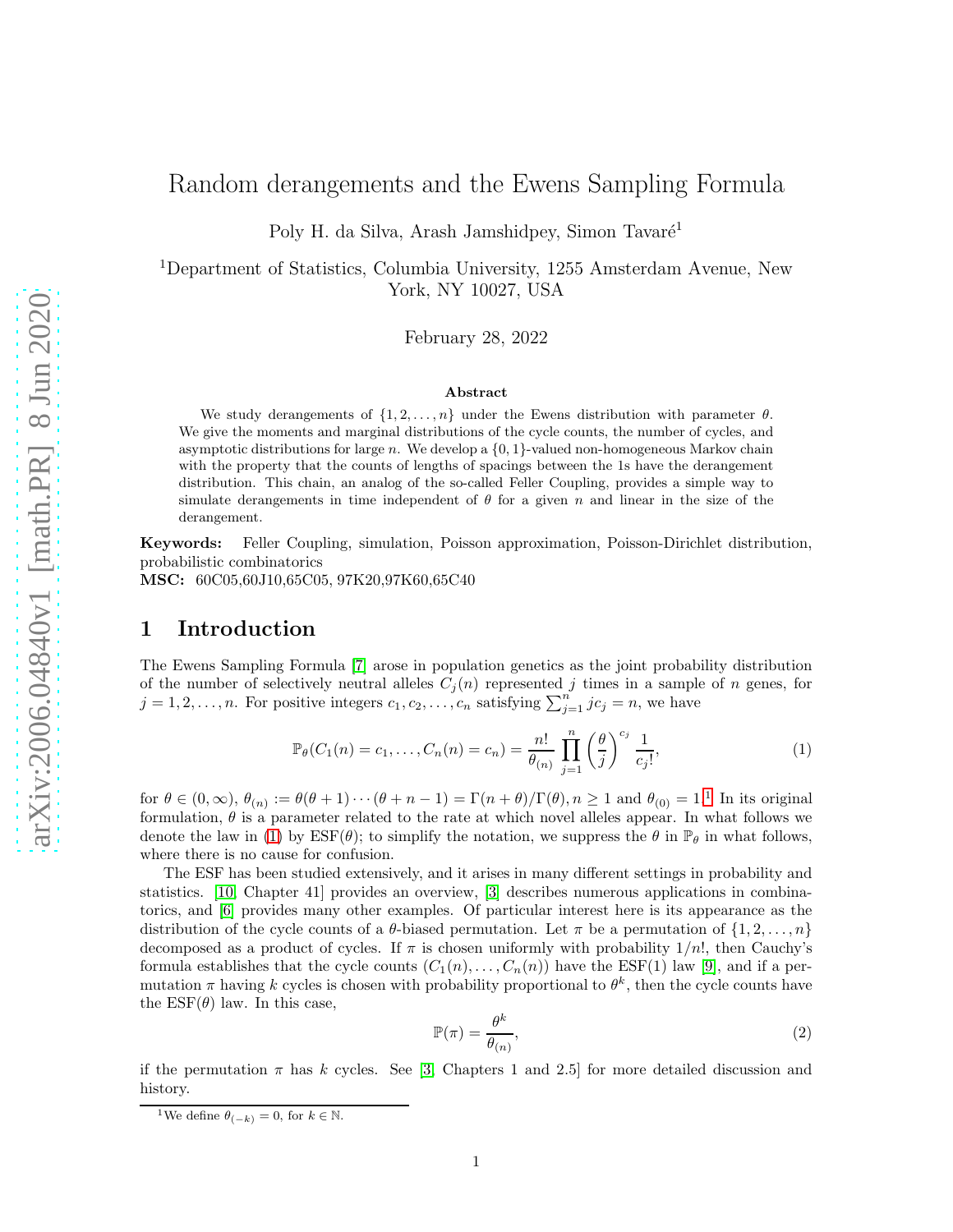#### 1.1 Derangements

Students of probability often meet derangements in the context of (versions of) the so-called hatcheck problem [\[8,](#page-11-5) Chapter IV]: n diners leave their hats at a restaurant before their meal and hats are returned at random after the meal. What is the probability that no diner gets back their own hat? Label the diners  $1,2,\ldots,n$  and construct a permutation  $\pi$  by setting  $\pi_i$  to be the label of the diner whose hat was returned to j. The question asks us to evaluate the probability that  $\pi$  has no singleton cycles, and inclusion-exclusion is typically used to show that the required probability is

<span id="page-1-1"></span>
$$
\mathbb{P}_1(C_1(n) = 0) = \frac{D_n}{n!} = \sum_{l=0}^n (-1)^l \frac{1}{l!},\tag{3}
$$

where  $D_n$  is the nth derangement number, the number of *n*-permutations with no fixed points. The cycles of a derangement describe groups of diners who share hats among themselves, with no diner getting his own. The cycle counts  $(\tilde{C}_2(n), \ldots, \tilde{C}_n(n))$  of such a derangement have a distribution determined by

<span id="page-1-0"></span>
$$
\mathcal{L}(\tilde{C}_2(n),\ldots,\tilde{C}_n(n)) = \mathcal{L}(C_2(n),\ldots,C_n(n)|C_1(n) = 0)
$$
\n(4)

The distribution on the right of  $(4)$  is determined by  $ESF(1)$  for a random permutation, and by  $ESF(\theta)$  for the biased case, when [\(3\)](#page-1-1) is replaced by

<span id="page-1-3"></span>
$$
\lambda_n(\theta) := \mathbb{P}(C_1(n) = 0) = \frac{n!}{\Gamma(n+\theta)} \sum_{j=0}^n (-1)^j \frac{\theta^j}{j!} \frac{\Gamma(n+\theta-j)}{(n-j)!},
$$
(5)

with  $\lambda_0(\theta) = 1, \lambda_1(\theta) = 0.$ 

### 2 Properties of derangements

In this section we collect some results for derangements obtainable directly from [\(4\)](#page-1-0).

### 2.1 Factorial moments of the cycle counts

The falling factorial moments are straightforward to compute. For  $r_2, r_3, \ldots, r_b \geq 0$  with  $2r_2 + \cdots$  $br_b = m \leq n,$ 

$$
\lambda_n(\theta) \mathbb{E}(\tilde{C}_2^{[r_2]} \cdots \tilde{C}_b^{[r_b]}) = \sum' c_2^{[r_2]} \cdots c_b^{[r_b]} \frac{n!}{\theta_{(n)}} \prod_{j=2}^n \left(\frac{\theta}{j}\right)^{c_j} \frac{1}{c_j!}
$$
  
\n
$$
= \frac{n!}{\theta_{(n)}} \prod_{j=2}^b \left(\frac{\theta}{j}\right)^{r_j} \frac{\theta_{(n-m)}}{(n-m)!} \sum'' \frac{(n-m)!}{\theta_{(n-m)}} \prod_{j=2}^b \left(\frac{\theta}{j}\right)^{c_j'} \frac{1}{c_j!} \prod_{j=b+1}^n \left(\frac{\theta}{j}\right)^{c_j} \frac{1}{c_j!}
$$
  
\n
$$
= \frac{n!}{\theta_{(n)}} \prod_{j=2}^b \left(\frac{\theta}{j}\right)^{r_j} \frac{\theta_{(n-m)}}{(n-m)!} \lambda_{n-m}(\theta),
$$

since the last sum is just the probability that a random permutation of  $(n-m)$  objects is a derangement; the sum in  $\Sigma'$  $\sum$ is over  $2c_2 + \cdots + nc_n = n, c_2 \ge r_2, \ldots, c_b \ge r_b, c_{b+1}, \ldots, c_n \ge 0$ , and the sum '' is over  $c'_2, \ldots, c'_b, c_{b+1}, \ldots, c_n \ge 0$  satisfying  $2c'_2 + \cdots + bc'_b + (b+1)c_{b+1} + \cdots + nc_n = n-m$ . Hence

<span id="page-1-2"></span>
$$
\mathbb{E}(\tilde{C}_2^{[r_2]}\cdots\tilde{C}_b^{[r_b]}) = \mathbb{1}(m \le n) \frac{n!}{\lambda_n(\theta)\theta_{(n)}} \frac{\lambda_{(n-m)}(\theta)\theta_{(n-m)}}{(n-m)!} \prod_{j=2}^b \left(\frac{\theta}{j}\right)^{r_j}.
$$
 (6)

In particular, for  $j = 2, \ldots, n$ ,

<span id="page-1-4"></span>
$$
\mathbb{E}\tilde{C}_{j}(n) = \frac{n!}{\lambda_{n}(\theta)\theta_{(n)}} \frac{\lambda_{(n-j)}(\theta)\theta_{(n-j)}}{(n-j)!} \frac{\theta}{j}.
$$
\n<sup>(7)</sup>

Note that  $\mathbb{P}(\tilde{C}_{n-1}(n) = 0) = 1$ , and indeed  $\mathbb{E}\tilde{C}_{n-1}(n) = 0$ .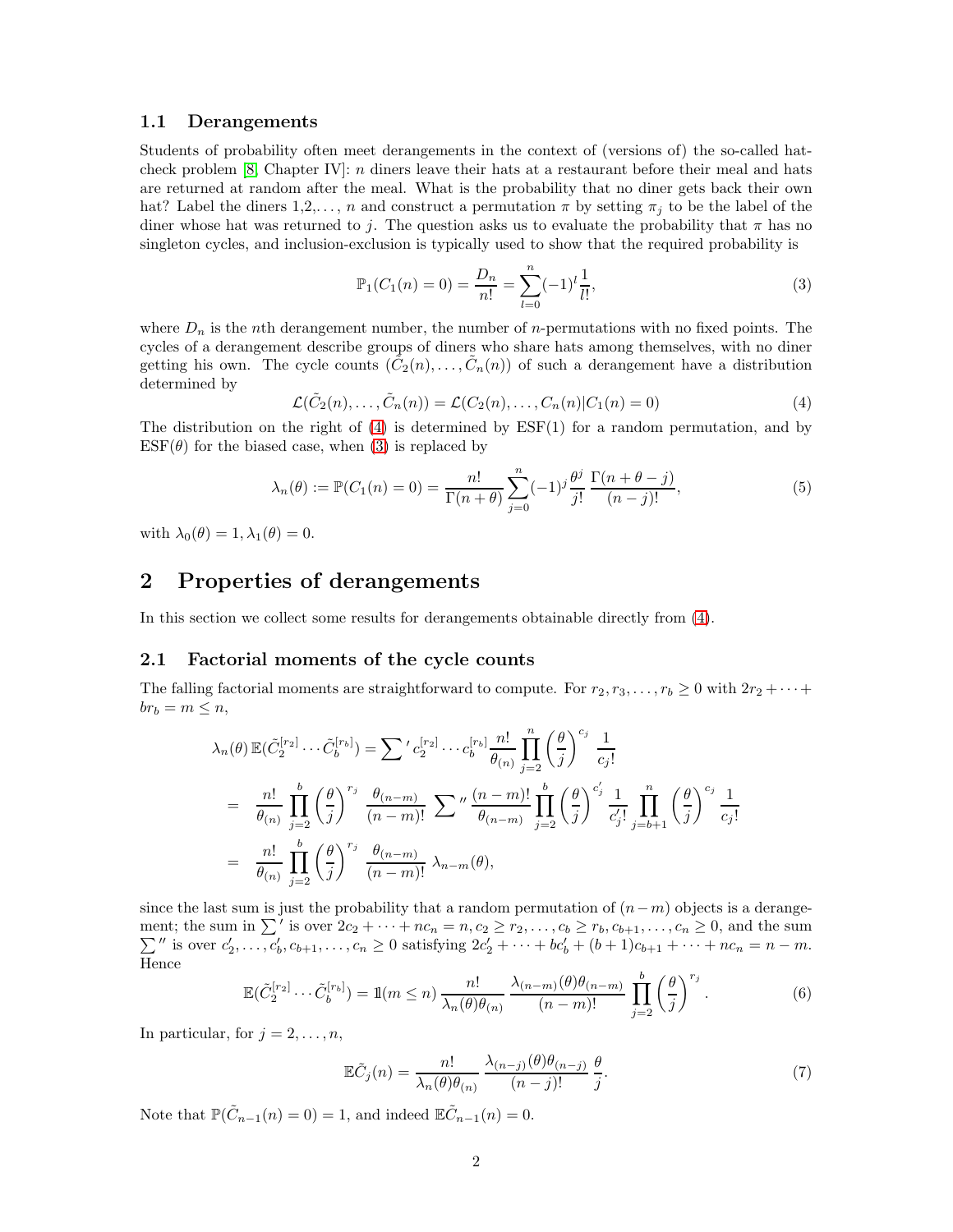### 2.2 Distribution of the cycle counts

To compute the distribution of the cycle counts, suppose that  $X$  is a discrete random variable taking values in  $\{0, 1, 2, \ldots, n\}$ , with distribution  $p_l = \mathbb{P}(X = l), 0 \leq l \leq n$ . Define

$$
u_j = \mathbb{E}X^{[j]} = \sum_{l=j}^n l_{[j]} p_l, \quad j = 1, 2, \dots, n,
$$

where  $l_{[j]} = l(l-1)\cdots(l-j+1)$  and  $u_0 = 1$ . Inverting this relationship gives

$$
p_r = \frac{1}{r!} \sum_{l=0}^{n-r} (-1)^l \frac{1}{l!} u_{r+l} = \frac{1}{r!} \sum_{i=r}^n (-1)^{i-r} \frac{1}{(i-r)!} u_i.
$$

Using the result in [\(6\)](#page-1-2), choose  $j \in \{2, ..., n\}, i \leq \lfloor n/j \rfloor$  and set

$$
u_i = \mathbb{E}\tilde{C}_j(n)^{[i]} = \frac{n!}{\lambda_n(\theta)\theta_{(n)}} \frac{\lambda_{(n-ji)}(\theta)\theta_{(n-ji)}}{(n-ji)!} \left(\frac{\theta}{j}\right)^i.
$$

Then for  $0 \leq r \leq |n/j|$ ,

$$
\mathbb{P}(\tilde{C}_j(n) = r) = \left(\frac{\theta}{j}\right)^r \frac{1}{r!} \frac{n!}{\lambda_n(\theta)\theta_{(n)}} \times \sum_{i=r}^{\lfloor n/j \rfloor} n(-1)^{i-r} \frac{1}{(i-r)!} \frac{\lambda_{(n-ji)}(\theta)\theta_{(n-ji)}}{(n-ji)!} \left(\frac{\theta}{j}\right)^{i-r}.
$$
\n(8)

The special case  $j = n, r = 1$  is used in Section [4.3.1.](#page-8-0)

Remark 1. *Many of these results are well known in the case of random derangements, for which*  $\theta = 1$ *. For example,* 

$$
\mathbb{P}_1(\tilde{C}_2(n) = 0) = \frac{n!}{D_n} \sum_{i=0}^{\lfloor n/2 \rfloor} (-1)^i \frac{1}{i!} \left(\frac{1}{2}\right)^i \frac{D_{(n-2i)}}{(n-2i)!}.
$$

*The integers*

$$
a(n) = D_n \mathbb{P}_1(\tilde{C}_2(n) = 0), \quad n = 1, 2, 3, ...
$$

*give the number of derangements of* n *objects that have all cycles of length at least 3; computing the first few values gives*

$$
a(2) = 0, a(3) = 2, a(4) = 6, a(5) = 24, a(6) = 160, a(7) = 1140, a(8) = 8988, \dots
$$

*It is readily checked that this is (the start of ) sequence A038205 in the Online Encyclopedia of Integer Sequences [\[15\]](#page-12-0), where other formulae are provided.*

### 2.3 The number of cycles

The distribution of the number of cycles,  $\tilde{K}_n$ , may be found from the fact that the number  $D(n, k)$ of derangements of size  $n$  having  $k$  cycles is

$$
D(n,k) = \sum_{l=0}^{k} (-1)^l \binom{n}{l} \begin{bmatrix} n-l \\ k-l \end{bmatrix},
$$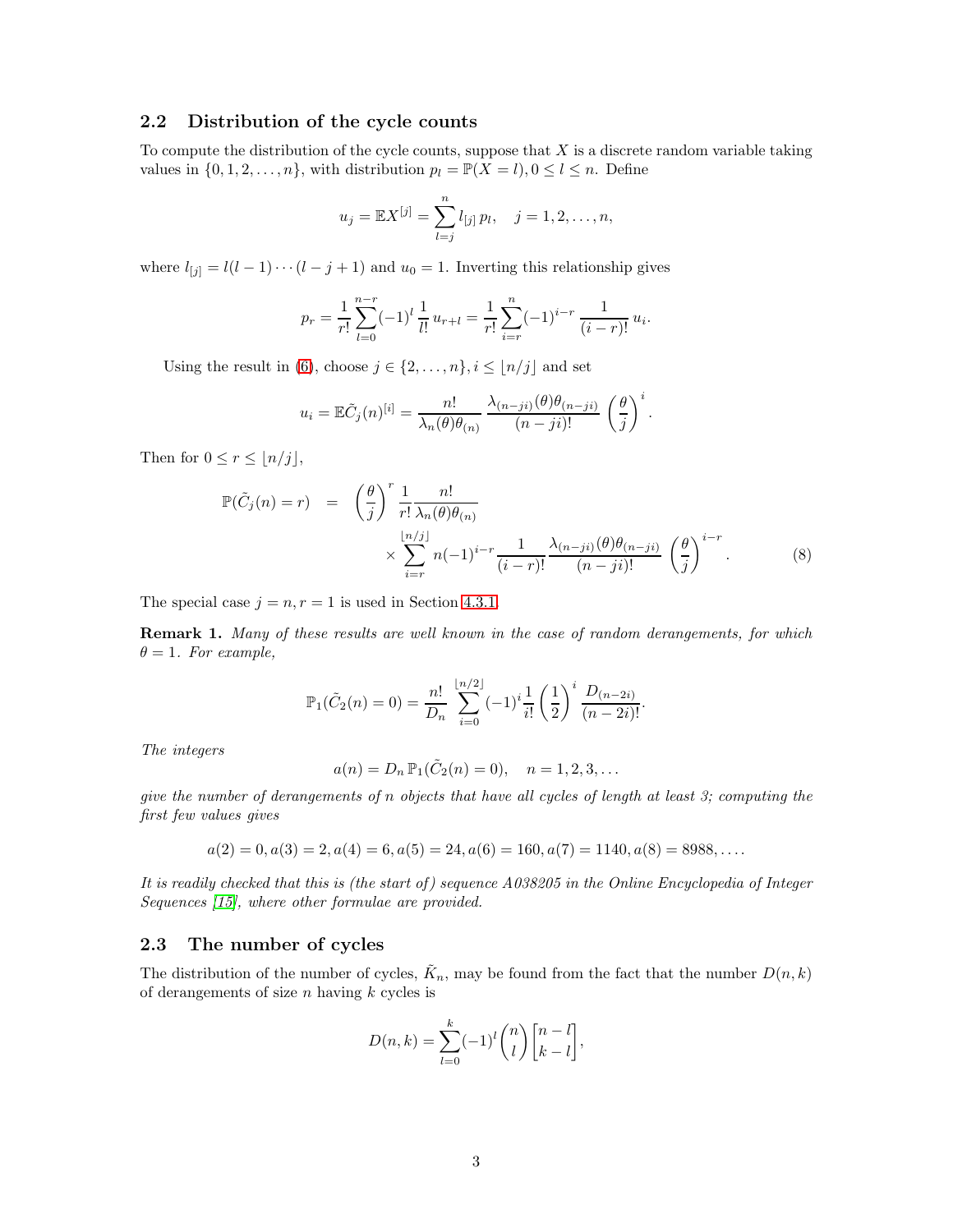where  $\begin{bmatrix} n \\ k \end{bmatrix}$  is the unsigned Stirling number of the first kind. It follows that

$$
\mathbb{P}(\tilde{K}_n = k) = \frac{1}{\lambda_n(\theta)} \sum_{\substack{\pi : |\pi| = k \ \pi \text{ a derangement} \\ \pi \text{ a derangement}}} \mathbb{P}(\pi)
$$

$$
= \frac{1}{\lambda_n(\theta)} \sum_{\substack{\pi : |\pi| = k \ \pi \text{ a derangement} \\ \pi \text{ a derangement} }} \frac{\theta^k}{\theta(n)} \qquad \text{(from (2))}
$$

$$
= \frac{\theta^k D(n, k)}{\lambda_n(\theta)\theta(n)}, \ k = 1, 2, \dots, \lfloor n/2 \rfloor. \tag{9}
$$

Note that

$$
\lambda_n(\theta) = \frac{1}{\theta_{(n)}} \sum_{k=1}^n \theta^k D(n,k) = \frac{1}{\theta_{(n)}} \sum_{l=0}^n (-1)^l \binom{n}{l} \theta^l \sum_{k=l}^n \theta^{k-l} \binom{n-l}{k-l} \n= \frac{1}{\theta_{(n)}} \sum_{l=0}^n (-1)^l \binom{n}{l} \theta^l \theta_{(n-l)} \n= \frac{n!}{\theta_{(n)}} \sum_{l=0}^n (-1)^l \frac{\theta^l}{l!} \frac{\theta_{(n-l)}}{(n-l)!},
$$

providing a direct validation of [\(5\)](#page-1-3).  $\tilde{K}_n$  has mean

$$
\mathbb{E}\tilde{K}_n = \mathbb{E}(\tilde{C}_2(n) + \dots + \tilde{C}_n(n)) = \frac{1}{\lambda_n(\theta)} \frac{n!}{\theta(n)} \sum_{j=2}^n \lambda_{(n-j)}(\theta) \frac{\theta_{(n-j)}}{(n-j)!} \frac{\theta}{j}
$$
(10)

### 2.4 Properties derived from the Conditioning Relation

 $\text{ESF}(\theta)$  may be represented as the law of independent Poisson random variables  $Z_1, Z_2, \ldots, Z_n$  with

<span id="page-3-4"></span>
$$
\mathbb{E}Z_j = x^j \theta / j \text{ for any } x > 0,
$$
\n(11)

conditioned on  $T_n := Z_1 + 2Z_2 + \cdots + nZ_n = n$ . This is known as the Conditioning Relation, and is exploited in the context of combinatorial structures in [\[3\]](#page-11-2). The same relationship holds for derangements too: defining  $T_{1n} = 2Z_2 + \cdots + nZ_n$ , we have

<span id="page-3-2"></span>
$$
\mathcal{L}(\tilde{C}_2(n),\ldots,\tilde{C}_n(n)) = \mathcal{L}(Z_2,\ldots,Z_n \mid T_{1n} = n). \tag{12}
$$

To see this, note that for  $c_2 \geq 0, \ldots, c_n \geq 0$  satisfying  $2c_2 + \cdots + nc_n = n$ ,

<span id="page-3-0"></span>
$$
\mathbb{P}(C_1(n) = 0, C_2(n) = c_2, \dots, C_n(n) = c_n) =
$$
\n
$$
= \mathbb{P}(Z_1 = 0, Z_2 = c_2, \dots, Z_n = c_n | T_n = n)
$$
\n
$$
= \mathbb{P}(Z_1 = 0, Z_2 = c_2, \dots, Z_n = c_n, Z_1 + T_{1n} = n) / \mathbb{P}(T_n = n)
$$
\n
$$
= \mathbb{P}(Z_1 = 0)\mathbb{P}(Z_2 = c_2, \dots, Z_n = c_n | T_{1n} = n)\mathbb{P}(T_{1n} = n) / \mathbb{P}(T_n = n)
$$
\n(13)

while

<span id="page-3-1"></span>
$$
\mathbb{P}(C_1(n) = 0) = \mathbb{P}(Z_1 = 0 | T_n = n)
$$
  
=  $\mathbb{P}(Z_1 = 0, T_n = n) / \mathbb{P}(T_n = n)$   
=  $\mathbb{P}(Z_1 = 0) \mathbb{P}(T_{1n} = n) / \mathbb{P}(T_n = n)$  (14)

Dividing  $(13)$  by  $(14)$  and using  $(4)$  establishes  $(12)$ .

The relationship in [\(12\)](#page-3-2) means that asymptotic results can be read off from the general theory in [\[3\]](#page-11-2). For example, the  $\tilde{C}_j(n)$  are asymptotically independent Poisson random variables with mean  $\theta/j$ , which follows from [\(6\)](#page-1-2) as well. We note for later use the consequence that

<span id="page-3-3"></span>
$$
\lambda_n(\theta) = \mathbb{P}(C_1(n) = 0) \to \mathbb{P}_{\theta}(Z_1 = 0) = e^{-\theta}, \quad n \to \infty.
$$
 (15)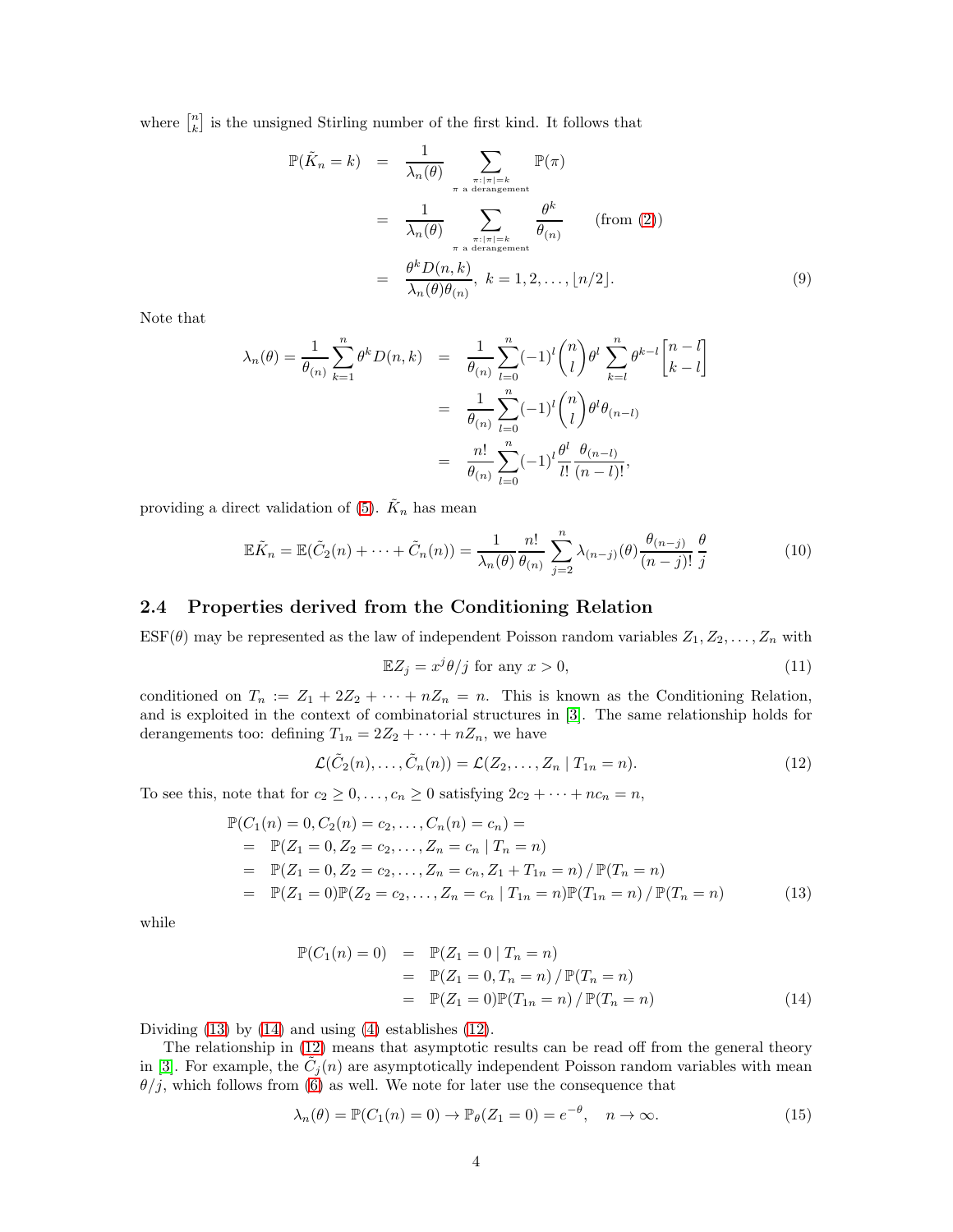The largest cycles, when scaled by n have asymptotically the Poisson-Dirichlet law with parameter  $\theta$ . Total variation estimates for the Poisson result also follow from [\[3\]](#page-11-2), and methods akin to those in [\[5\]](#page-11-6) may be used to derive central limit results, for example. We will not pursue this further here.

# 3 The Feller Coupling

The Feller Coupling was introduced in [\[4\]](#page-11-7) as a way to generate the cycles in a growing permutation one at a time, and it has proved very useful in the study of the asymptotics of properties of the ESF; [\[5\]](#page-11-6) illustrates some of these. To describe the Feller Coupling, define independent Bernoulli random variables  $\xi_i$  satisfying

<span id="page-4-0"></span>
$$
\mathbb{P}(\xi_i = 1) = \frac{\theta}{\theta + i - 1}, \quad \mathbb{P}(\xi_i = 0) = \frac{i - 1}{\theta + i - 1}, \quad i \ge 1.
$$
 (16)

The cycle counts are determined by the spacings between the 1s in realizations of  $\xi_i, i \geq 1$ . If we define

<span id="page-4-1"></span>
$$
C_j(n) = \#j - \text{spacings in } 1\xi_2\xi_3 \cdots \xi_n1,
$$
\n
$$
(17)
$$

then

(i) The law of  $(C_1(n), \ldots, C_n(n))$  is  $\text{ESF}(\theta)$ ; and

(ii)  $Z_j = C_j(\infty) = #j$  - spacings in  $1\xi_2\xi_3 \cdots$  are independent Poisson-distributed random variables with  $\mathbb{E}Z_j = j/\theta$ .

Further details may be found in [\[4\]](#page-11-7) and [\[3,](#page-11-2) Chapter 5].

In the spirit of the Feller Coupling, we will construct a sequence of random variables  $\eta_1$  =  $1, \eta_2, \eta_3, \ldots$  with the property that for any n the law of the counts of spacings between the 1s in  $1\eta_2\eta_3\cdots\eta_n$ 1 is precisely that of [\(4\)](#page-1-0). As might be anticipated,  $\eta_n, \eta_{n-1}, \ldots, \eta_2, \eta_1 = 1$  is no longer a sequence of independent random variables, but rather a Markov chain. We will identify the structure of this chain, and provide some applications of its use.

### 3.1 A useful Markov chain

To identify the Markov chain, for  $j \in \mathbb{N}$  let

$$
\Delta_j^* = \{ (a_j, a_{j-1}, \dots, a_1) \in \{0, 1\}^j : a_j = 0 \text{ and } \nexists i < j \text{ s.t. } a_i = a_{i-1} = 1 \},
$$

and

$$
\Delta_j = \{(a_j, a_{j-1}, \dots, a_1) \in \Delta_j^* : a_1 = 1\}
$$

Note that  $\Delta_1 = \emptyset$ . Let  $\xi_i, i \geq 1$  be the Bernoulli random variables defined in [\(16\)](#page-4-0), and define

$$
\lambda_j(\theta) := \mathbb{P}((\xi_j, \xi_{j-1}, \dots, \xi_1) \in \Delta_j)
$$
  
= 
$$
\sum_{(r_j, r_{j-1}, \dots, r_1) \in \Delta_j} \mathbb{P}(\xi_j = r_j, \xi_{j-1} = r_{j-1}, \dots, \xi_1 = r_1),
$$

which for  $j > 1$  is the probability that a random j-permutation with parameter  $\theta$  constructed according to the Feller Coupling is a derangement; we have seen that  $\lambda_i(\theta)$  is given by [\(5\)](#page-1-3).

Define  $\mathcal{R}_1 = \{(1)\}\$ and for  $j \geq 2$ ,

$$
\mathcal{R}_j = \{0,1\}^{j-1} \times \{1\} = \{(a_1,\ldots,a_j) \in \{0,1\}^j : a_j = 1\}.
$$

For  $1 \leq i \leq n$  and  $r = (r_n, \ldots, r_1) \in \mathcal{R}_n$ , let  $N_i(r)$  be the number of *i*-spacings in the sequence  $(1 r)$ (i.e., the number of sub-patterns  $10^{i-1}1$  in  $(1 r)$ ), and define

$$
\rho(a_1,\ldots,a_n) = \{r = (r_n,r_{n-1},\ldots,r_1) \in \mathcal{R}_n : N_1(r) = a_1,\ldots,N_n(r) = a_n\}.
$$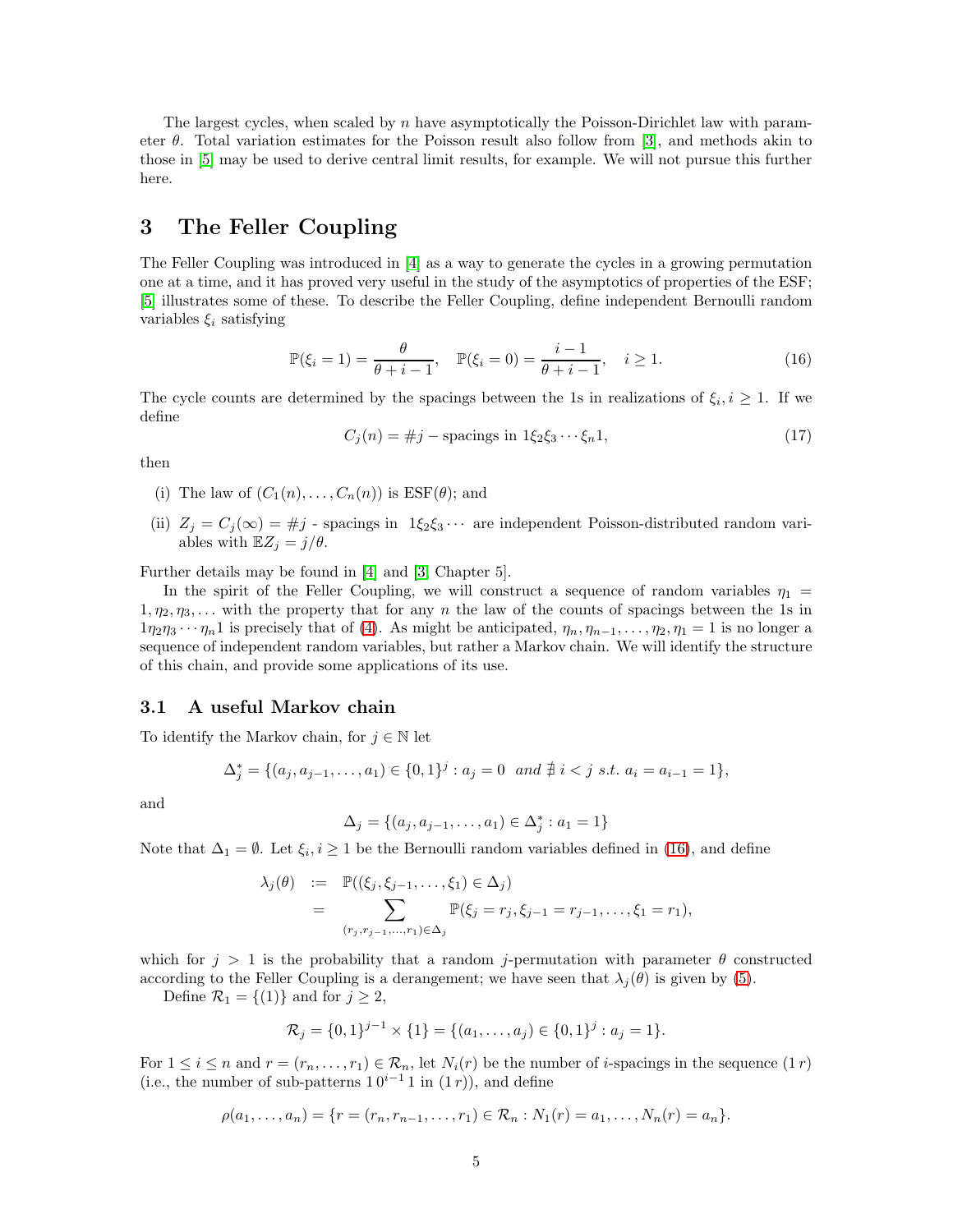We seek to construct a random sequence of 0s and 1s,  $\eta = (\eta_n, \dots, \eta_2, \eta_1 = 1)$  such that if

$$
\tilde{C}_i(n) := N_i(\eta), i = 2, \ldots, n,
$$

then

<span id="page-5-0"></span>
$$
\mathbb{P}(\tilde{C}_2(n) = c_2, \dots, \tilde{C}_n(n) = c_n) = \mathbb{P}(C_1(n) = 0, \dots, C_n(n) = c_n | C_1(n) = 0).
$$
 (18)

Simplifying the r.h.s. of [\(18\)](#page-5-0), we have

$$
\mathbb{P}(\tilde{C}_j(n) = c_j, 2 \le j \le n) = \mathbb{P}(C_1(n) = 0, C_j(n) = c_j, 2 \le j \le n) / \mathbb{P}(C_1(n) = 0)
$$
  
=  $\lambda_n^{-1}(\theta) \sum_{\substack{(r_n, r_{n-1}, \ldots, r_1) \\ \in \rho(0, c_2, \ldots, c_n)}} \mathbb{P}(\xi_n = r_n, \ldots, \xi_1 = r_1).$ 

Note that if  $(r_n, r_{n-1}, \ldots, r_1) \in \rho(0, c_2, \ldots, c_n)$ , then  $r_n = r_2 = 0$ . This suggests defining  $\eta_n, \eta_{n-1}, \ldots, \eta_2, \eta_1 =$ 1 with law

$$
\mathbb{P}(\eta_n = r_n, \dots, \eta_1 = r_1) = \mathbb{P}(\xi_n = r_n, \dots, \xi_1 = r_1 | (\xi_n, \dots, \xi_1) \in \Delta_n)
$$
  
= 
$$
\begin{cases} \lambda_n^{-1}(\theta) \mathbb{P}(\xi_n = r_n, \dots, \xi_1 = r_1), & \text{if } (r_n, \dots, r_1) \in \Delta_n \\ 0, & \text{otherwise.} \end{cases}
$$

By construction,  $(\tilde{C}_2(n), \ldots, \tilde{C}_n(n))$  has the law of  $(C_1(n), \ldots, C_n(n))$  conditioned on  $C_1(n) = 0$ . Since  $\xi_j$  are independent random variables, given  $\eta_i$ , the vectors  $(\eta_n, \eta_{n-1}, \ldots, \eta_{i+1})$  and  $(\eta_{i-1}, \ldots, \eta_1)$ are independent and hence  $\eta_n, \eta_{n-1}, \ldots, \eta_1$  is a Markov chain, starting from  $\eta_{n+1} = 1$ . More explicitly, for  $3 \le i \le n-1$ ,  $(r_n, r_{n-1}, \ldots, r_{i+2}, x) \in \Delta_{n-i}^*$  and  $y \in \{0, 1\}$ , let

$$
\tau_{i+1}(x, y) := \mathbb{P}(\eta_i = y \mid \eta_{n+1} = 1, \eta_n = r_n, \dots, \eta_{i+2} = r_{i+2}, \eta_{i+1} = x)
$$
  
= 
$$
\frac{\mathbb{P}(\eta_{n+1} = 1, \eta_n = r_n, \dots, \eta_{i+2} = r_{i+2}, \eta_{i+1} = x, \eta_i = y)}{\mathbb{P}(\eta_{n+1} = 1, \eta_n = r_n, \dots, \eta_{i+2} = r_{i+2}, \eta_{i+1} = x)}
$$

We compute this for  $x, y \in \{0, 1\}$ . Starting with the case  $x = y = 0$ , and for  $3 \le i \le n - 1$ , we write  $\tau_{i+1}(0,0) = A/B$ , where

$$
A = \lambda_n^{-1}(\theta) \mathbb{P}(\xi_{n+1} = 1, \xi_n = r_n, \dots, \xi_{i+2} = r_{i+2}, \xi_{i+1} = 0) \mathbb{P}((\xi_i, \dots, \xi_1) \in \Delta_i)
$$
  
=  $\lambda_n^{-1}(\theta) \mathbb{P}(\xi_{n+1} = 1, \xi_n = r_n, \dots, \xi_{i+2} = r_{i+2}, \xi_{i+1} = 0) \lambda_i(\theta)$ 

and

$$
B = \lambda_n^{-1}(\theta) \mathbb{P}(\xi_{n+1} = 1, \xi_n = r_n, \dots, \xi_{i+2} = r_{i+2}, \xi_{i+1} = 0)
$$
  
\n
$$
\times \{\mathbb{P}((\xi_i, \dots, \xi_1) \in \Delta_i) + \mathbb{P}(\xi_i = 1)\mathbb{P}((\xi_{i-1}, \dots, \xi_1) \in \Delta_{i-1})\}
$$
  
\n
$$
= \lambda_n^{-1}(\theta) \mathbb{P}(\xi_{n+1} = 1, \xi_n = r_n, \dots, \xi_{i+2} = r_{i+2}, \xi_{i+1} = 0)
$$
  
\n
$$
\times \{\lambda_i(\theta) + \frac{\theta}{\theta + i - 1} \lambda_{i-1}(\theta)\}
$$

so that

$$
\tau_{i+1}(0,0) = \frac{\lambda_i(\theta)}{\left\{\lambda_i(\theta) + \frac{\theta}{\theta + i - 1}\lambda_{i-1}(\theta)\right\}}.
$$

On the other hand,

$$
\mathbb{P}(\eta_i = 0 | \eta_{i+1} = 0) = \mathbb{P}(\eta_{i+1} = 0, \eta_i = 0) / \mathbb{P}(\eta_{i+1} = 0) = C/D,
$$

where

$$
C = \lambda_n^{-1}(\theta) \mathbb{P}((\xi_n, ..., \xi_{i+2}) \in \Delta_{n-i-1}^*, \xi_{i+1} = 0) \mathbb{P}((\xi_i, ..., \xi_1) \in \Delta_i)
$$
  
=  $\lambda_n^{-1}(\theta) \mathbb{P}((\xi_n, ..., \xi_{i+2}) \in \Delta_{n-i-1}^*, \xi_{i+1} = 0) \lambda_i(\theta)$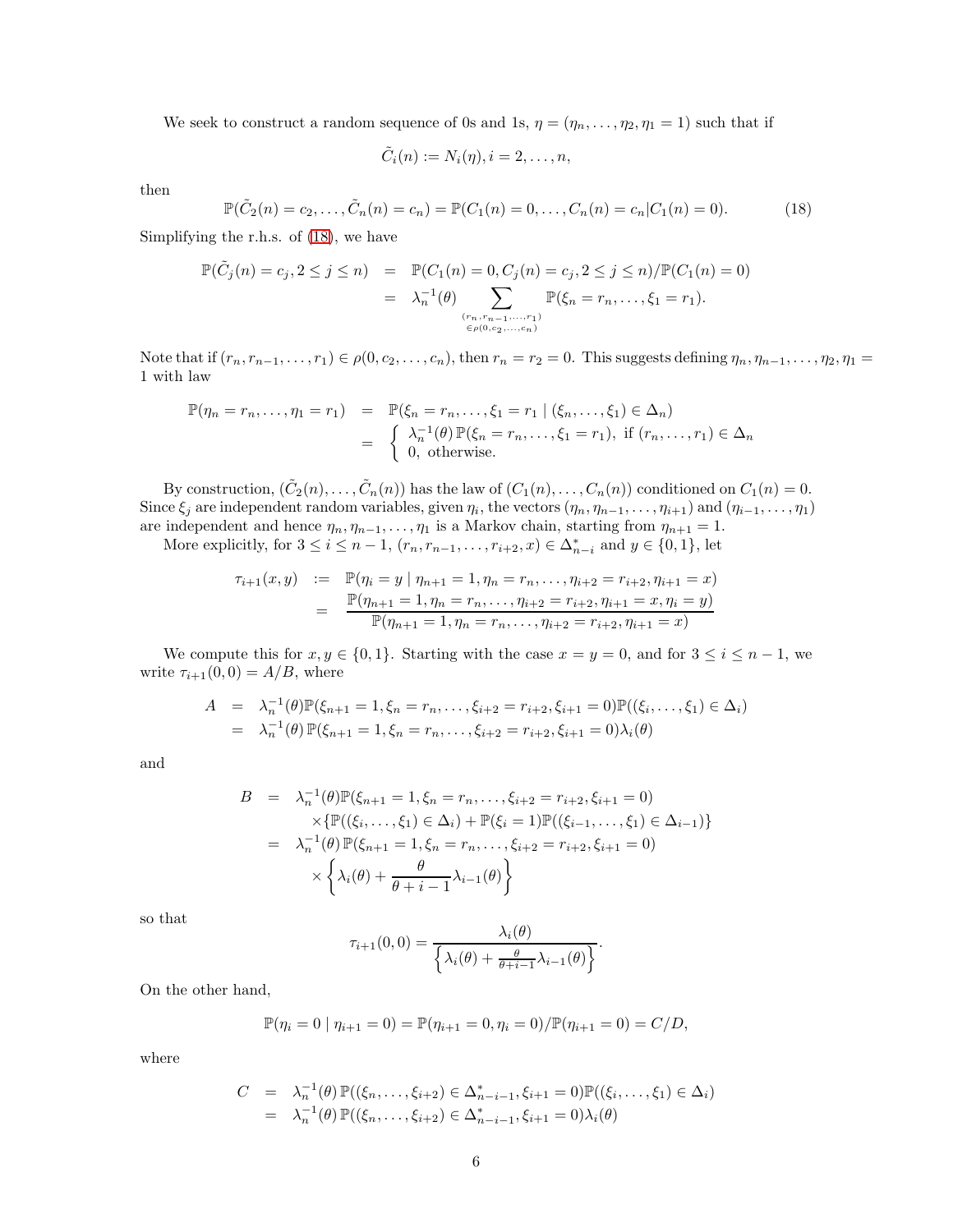and

$$
D = \lambda_n^{-1}(\theta) \mathbb{P}((\xi_n, ..., \xi_{i+2}) \in \Delta_{n-i-1}^*, \xi_{i+1} = 0)
$$
  
 
$$
\times \{\mathbb{P}((\xi_i, ..., \xi_1) \in \Delta_i) + \mathbb{P}(\xi_i = 1)\mathbb{P}((\xi_{i-1}, ..., \xi_1) \in \Delta_{i-1})\}
$$
  
 
$$
= \lambda_n^{-1}(\theta) \mathbb{P}((\xi_n, ..., \xi_{i+2}) \in \Delta_{n-i-1}^*, \xi_{i+1} = 0) \left\{ \lambda_i(\theta) + \frac{\theta}{\theta + i - 1} \lambda_{i-1}(\theta) \right\}
$$

Hence

$$
\mathbb{P}(\eta_i = 0 \mid \eta_{i+1} = 0) = \frac{\lambda_i(\theta)}{\left\{\lambda_i(\theta) + \frac{\theta}{\theta + i - 1}\lambda_{i-1}(\theta)\right\}}.
$$

Similarly we can deduce that

$$
\tau_i(0,1) = \frac{\frac{\theta \lambda_{i-1}(\theta)}{\theta + i - 1}}{\lambda_i(\theta) + \frac{\theta \lambda_{i-1}(\theta)}{\theta + i - 1}} = \mathbb{P}(\eta_i = 1 \mid \eta_{i+1} = 0),
$$

while

$$
\tau_i(1,1) = 0 = \mathbb{P}(\eta_i = 1 | \eta_{i+1} = 1)
$$

and

$$
\tau_i(1,0) = 1 = \mathbb{P}(\eta_i = 0 | \eta_{i+1} = 1).
$$

We summarise the discussion as follows.

**Theorem 1.** *(i) For each*  $n \geq 3$ *, the sequence of random variables*  $\eta_{n+1} = 1, \eta_n, \ldots, \eta_2, \eta_1 = 1$  *is a non-homogeneous Markov chain with transition matrices*

$$
P_r := \left( \begin{array}{c} \mathbb{P}(\eta_r = 0 \mid \eta_{r+1} = 0) & \mathbb{P}(\eta_r = 1 \mid \eta_{r+1} = 0) \\ \mathbb{P}(\eta_r = 0 \mid \eta_{r+1} = 1) & \mathbb{P}(\eta_r = 1 \mid \eta_{r+1} = 1) \end{array} \right)
$$

*given by*

<span id="page-6-1"></span>
$$
P_r = \begin{pmatrix} \frac{(\theta + r - 1)\lambda_r(\theta)}{(\theta + r - 1)\lambda_r(\theta) + \theta\lambda_{r-1}(\theta)} & \frac{\theta\lambda_{r-1}(\theta)}{(\theta + r - 1)\lambda_r(\theta) + \theta\lambda_{r-1}(\theta)} \\ 1 & 0 \end{pmatrix},
$$
(19)  
,...,3,

*for*  $r = n - 1$ 

$$
P_2 = \left(\begin{array}{cc} 1 & 0 \\ 1 & 0 \end{array}\right), \quad P_1 = \left(\begin{array}{cc} 0 & 1 \\ 0 & 1 \end{array}\right).
$$

(*ii*) The counts  $\tilde{C}_j(n), j = 2, \ldots, n$  of the *j*-spacings between consecutive 1s in the sequence  $1\eta_n \cdots \eta_2 1$  *have joint distribution given by*  $(4)$ *.* 

#### <span id="page-6-0"></span>3.2 The ordered cycles

The  $\eta$  process generates the length of cycles in an *n*-derangement in order, starting from the artificial boundary at  $\eta_{n+1} = 1$ . Denoting the length of the first cycle by  $A_1(n)$ , we have

$$
\mathbb{P}(A_1(n) > l) = \mathbb{P}(\eta_{n+1} = 1, \eta_n = 0, \dots, \eta_{n-l+1} = 0)
$$
  
= 
$$
\prod_{r=n-l+1}^{n-1} \frac{(\theta + r - 1)\lambda_r(\theta)}{(\theta + r - 1)\lambda_r(\theta) + \theta\lambda_{r-1}(\theta)},
$$

which is readily computed. Some numerical illustrations appear in Table [7.](#page-10-0)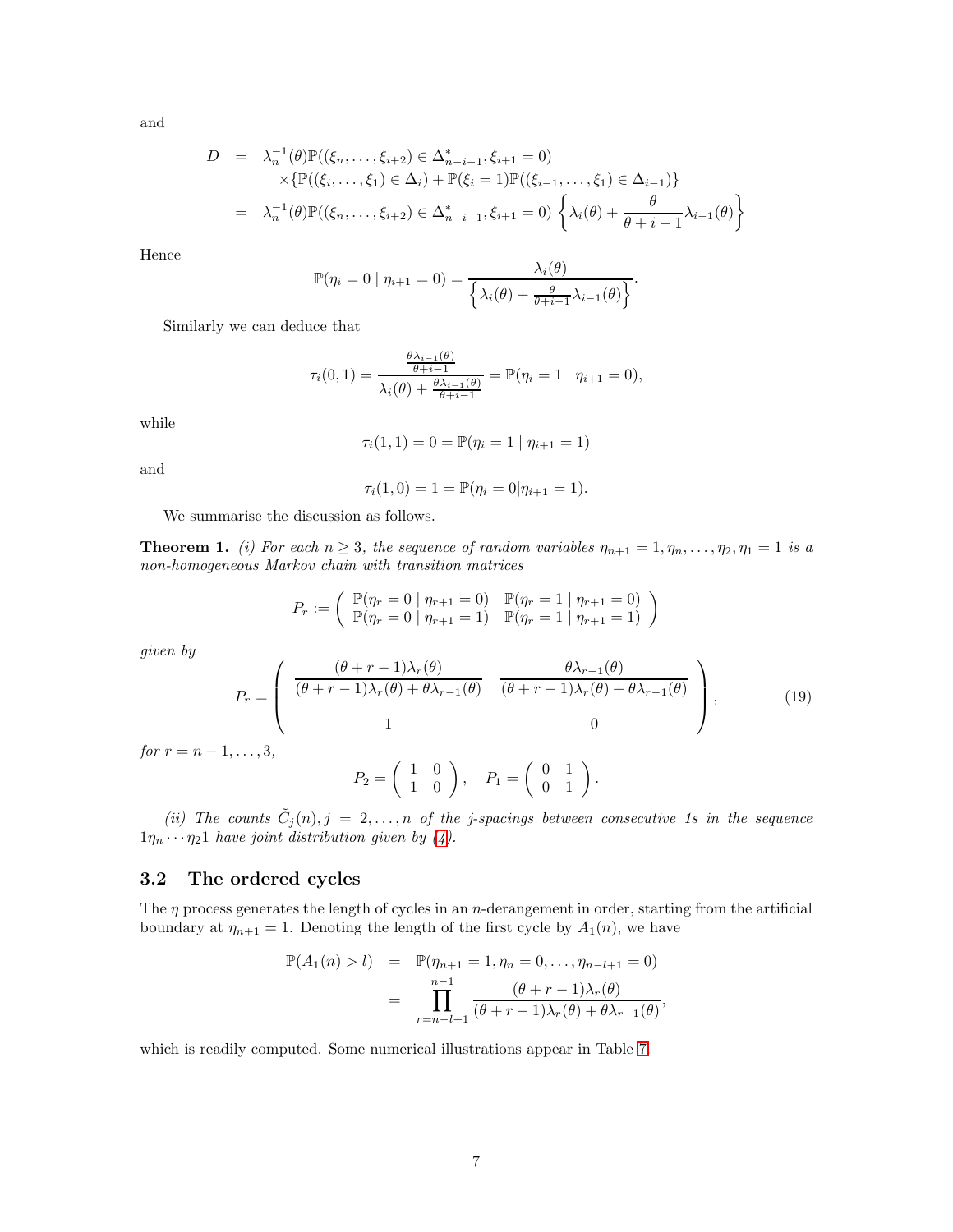When *n* is large, we have for  $x \in (0, 1)$ 

$$
\log \mathbb{P}(A_1(n) > \lfloor nx \rfloor) = -\sum_{r=n-\lfloor nx \rfloor+1}^{n-1} \log \left(1 + \frac{\theta}{\theta + r - 1} \frac{\lambda_{r-1}(\theta)}{\lambda_r(\theta)}\right)
$$

$$
\sim -\theta \sum_{r=n(1-x)}^{n-1} \frac{1}{\theta + r - 1} \frac{\lambda_{r-1}(\theta)}{\lambda_r(\theta)}
$$

$$
\sim -\theta \int_{1-x}^1 u^{-1} du = \theta \log(1-x),
$$

using [\(15\)](#page-3-3). It follows that  $n^{-1}A_1(n)$  has asymptotically a Beta distribution with density  $\theta(1 (x)^{\theta-1}$ ,  $0 < x < 1$ . The joint law of the ordered spacings may be used in a similar way to show directly that  $n^{-1}(A_1(n), A_2(n), ...)$  has asymptotically the GEM distribution with parameter  $\theta$ ; see [\[3,](#page-11-2) Chapter 5.4].

### 4 Simulating derangements

While we have a good understanding of the asymptotics of the distribution of cycle counts, for small values of  $n$  simulation may be a useful approach to answer more detailed questions where explicit results are hard to find. Simulating derangements for the uniform case  $(\theta = 1)$  is a classical problem, and there have been many suggested methods, including [\[1\]](#page-11-8), [\[11\]](#page-11-9) and [\[13\]](#page-12-1) which use a modification of the Fisher-Yates algorithm for random permutations and a rejection step, and improved by [\[14\]](#page-12-2). [\[12\]](#page-12-3) exploits two different techniques, one based on random restricted transpositions and one on sequential importance sampling. We are not aware of explicit methods for the case of arbitrary  $\theta$ , but the Markov chain approach provides an efficient way to do this.

### 4.1 Rejection methods

There are at least two such methods. For example, we can use the Feller Coupling to simulate  $(C_1(n), C_2(n), \ldots, C_n(n))$  from  $\text{ESF}(\theta)$  and take  $(\tilde{C}_2(n), \ldots, \tilde{C}_n(n)) = (C_2(n), \ldots, C_n(n))$  as an observation from [\(4\)](#page-1-0) if  $C_1(n) = 0$ . The acceptance probability is  $\lambda_n(\theta)$ , which is  $\approx e^{-\theta}$ , so this strategy is slow if  $\theta$  is large. Indicative results are shown in Table [1.](#page-7-0)

Table 1: Rejection method. Derangements of size n, estimates based on 10,000 accepted runs.

<span id="page-7-0"></span>

|                  |        | $\theta = 0.5$ |        |        | $\theta = 1.0$ |        |        | $\theta = 5.0$ |        |
|------------------|--------|----------------|--------|--------|----------------|--------|--------|----------------|--------|
|                  | time   | accept         | theory | time   | accept         | theory | time   | accept         | theory |
| $\boldsymbol{n}$ | (secs) | rate           | (5)    | (secs) | rate           | (5)    | (secs) | rate           | 5)     |
| 10               | 0.38   | 0.590          | 0.591  | 0.62   | 0.372          | 0.368  | 9.58   | 0.024          | 0.023  |
| 50               | 1.40   | 0.607          | 0.604  | 2.17   | 0.372          | 0.368  | 86.19  | 0.010          | 0.010  |
| 250              | 6.89   | 0.600          | 0.606  | 10.71  | 0.367          | 0.368  | 532.1  | 0.007          | 0.007  |

The Conditioning Relation [\(12\)](#page-3-2) provides another approach: the naive implementation takes  $x = 1$  in [\(11\)](#page-3-4), and simulates independent Poisson random variables  $Z_2, \ldots, Z_n$  with  $\mathbb{E}Z_j = \theta/j$  and accepts  $(Z_2, \ldots, Z_n)$  as an observation of the counts  $(\tilde{C}_2(n), \ldots, \tilde{C}_n(n))$  if  $T_{1n} = 2Z_2 + \cdots + nZ_n = n$ . The acceptance probability is  $\mathbb{P}(T_{1n} = n)$ ; for large n, [\[3,](#page-11-2) Theorem 4.13] shows that  $n\mathbb{P}(T_{1n} = n) \sim$  $e^{-\gamma\theta}/\Gamma(\theta)$ , where  $\gamma$  is Euler's constant. We can do much better by adapting the argument in [\[2,](#page-11-10) Section 5] by choosing  $x = x(n)$  more carefully: choose c as the solution of the equation  $\theta(1-e^{-c}) = c$ , and set  $x = e^{-c/n}$ . We then have

<span id="page-7-1"></span>
$$
n\mathbb{P}(T_{1n} = n) \sim e^{-\gamma\theta} e^{u(c)} / \Gamma(\theta), \quad n \to \infty,
$$
\n(20)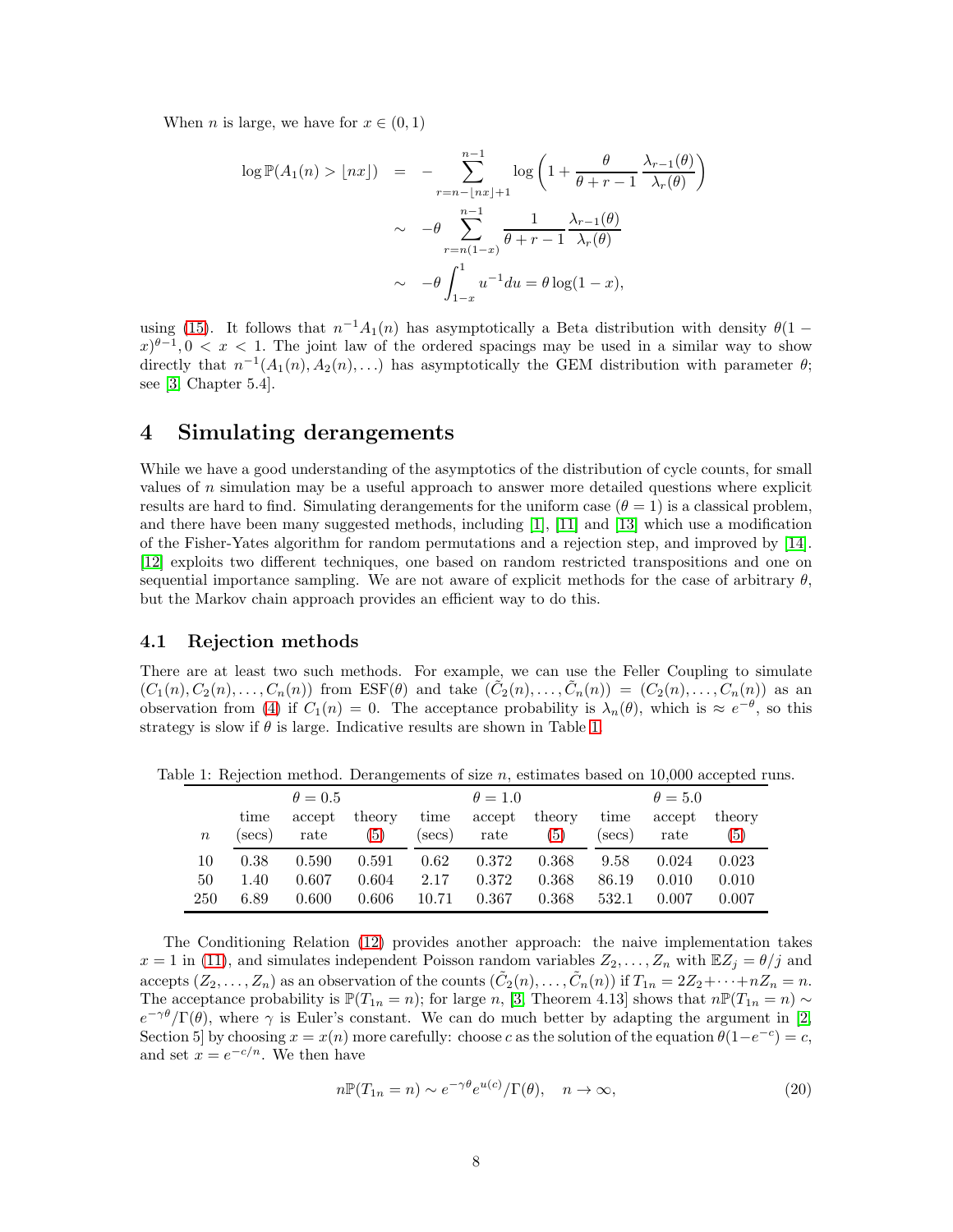where  $u(c) = -c + \theta \int_0^1 v^{-1} (1 - e^{-cv}) dv$ . The quantity  $e^{u(c)}$  is the asymptotic factor by which the acceptance rate increases compared to the naive rate when  $x = 1, c = 0$ . When  $\theta = 5$ , this is 379.6, indicating a dramatic speed up over the naive version. Indicative results are shown in Table [2.](#page-8-1)

<span id="page-8-1"></span>

|         | $1.01 \times 100 = 0.1$ $1.20 \times 100 = 0.00$ |                | 0.011010 |        |                |        |        |                |        |
|---------|--------------------------------------------------|----------------|----------|--------|----------------|--------|--------|----------------|--------|
|         |                                                  | $\theta = 0.5$ |          |        | $\theta = 1.0$ |        |        | $\theta = 5.0$ |        |
|         | time                                             | accept         | theory   | time   | accept         | theory | time   | accept         | theory |
| $\it n$ | secs)                                            | rate           | (20)     | (secs) | rate           | (20)   | (secs) | rate           | (20)   |
| 10      | 2.46                                             | 0.059          | 0.061    | 2.59   | 0.055          | 0.056  | 4.41   | 0.032          | 0.088  |
| 50      | 62.84                                            | 0.012          | 0.012    | 68.04  | 0.011          | 0.011  | 51.23  | 0.015          | 0.018  |
| 250     | 1730                                             | 0.002          | 0.002    | 1884   | 0.002          | 0.002  | 1223   | 0.003          | 0.004  |

Table 2: Conditioning Relation method. Derangements of size n, estimates based on  $10,000$  accepted runs. Values of c: -1.256 ( $\theta = 0.5$ ), 0 ( $\theta = 1$ ), 4.965 ( $\theta = 5$ ).

Thus one of these methods is slow for large n, the other for large  $\theta$ . In contrast, the Markov chain approach provides a method that is acceptable for large n and  $\theta$ .

### 4.2 Simulating derangements via the Markov chain

It is straightforward to use the transition mechanism from Theorem 1 to generate a derangement from the spacings between the 1s in the Markovian sequence  $1\eta_n\eta_{n-1} \ldots \eta_2$ 1. Indicative results are shown in Table [3.](#page-8-2) As anticipated, the run time of the Markov chain method is essentially constant as a function of  $\theta$  for a fixed value of n, a property obviously not shared by the rejection methods. Comparing timings of these methods (which were implemented in R) depends of course on the details of the code and the computer they are run on, so they should only be viewed as relative. It is interesting to note that the acceptance rate of the Conditioning Relation method is not monotone in  $\theta$ , because of the nature of the conditioning event. The first rejection method is sometimes faster than the Markov chain method, presumably because of the simpler coding required.

<span id="page-8-2"></span>Table 3: Markov chain method. Derangements of size n, estimates based on 10,000 accepted runs.

|                  | Run time (secs) |                |                |  |  |  |  |  |  |  |  |
|------------------|-----------------|----------------|----------------|--|--|--|--|--|--|--|--|
| $\boldsymbol{n}$ | $\theta = 0.5$  | $\theta = 1.0$ | $\theta = 5.0$ |  |  |  |  |  |  |  |  |
| 10               | 0.686           | 0.654          | 0.642          |  |  |  |  |  |  |  |  |
| 50               | 4.665           | 4.636          | 4.752          |  |  |  |  |  |  |  |  |
| 250              | 32.98           | 32.91          | 33.57          |  |  |  |  |  |  |  |  |

### <span id="page-8-5"></span>4.3 Examples

We give four examples of the use of the simulation, for one of which the analytical answer is known, and for three of which it is not.[2](#page-8-3)

### <span id="page-8-0"></span>4.3.1 The probability of a single cycle

Since

$$
\mathbb{P}(\tilde{C}_n(n) = 1) = \mathbb{P}(C_n(n) = 1 | C_1(n) = 0) = \mathbb{P}(C_n(n) = 1)/\mathbb{P}(C_1(n) = 0),
$$

we obtain

<span id="page-8-4"></span>
$$
\mathbb{P}(\tilde{C}_n(n) = 1) = \frac{n!}{\theta(n)} \frac{\theta}{n} \frac{1}{\lambda_n(\theta)},\tag{21}
$$

which also follows from [\(7\)](#page-1-4) because  $\mathbb{P}(\tilde{C}_n(n) = 1) = \mathbb{E}\tilde{C}_n(n)$ .

<span id="page-8-3"></span><sup>&</sup>lt;sup>2</sup>R code for performing the computations described in the paper may be obtained from ST.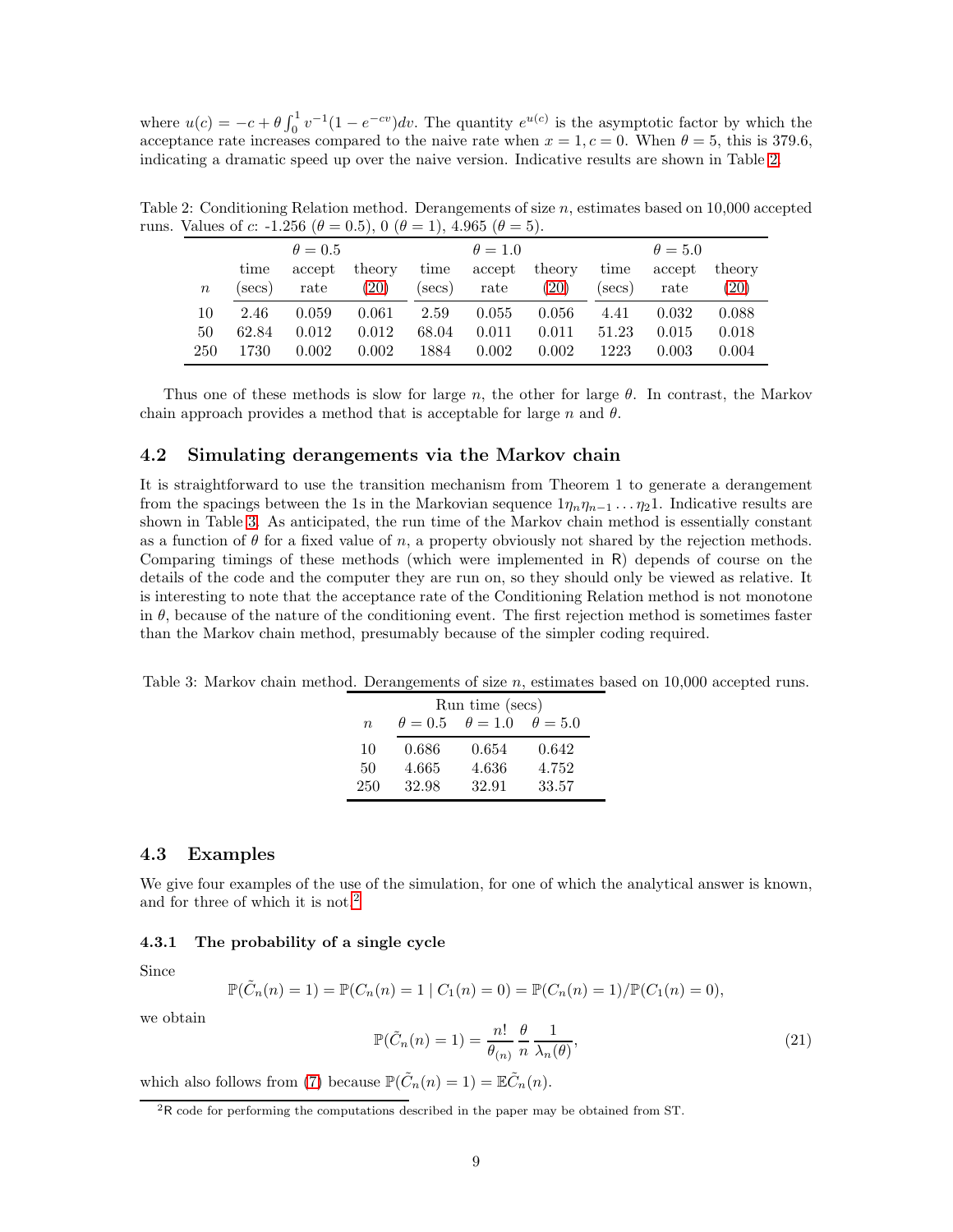The asymptotics of [\(21\)](#page-8-4) follow readily, using the fact that  $n^{-\alpha}\Gamma(n+\alpha)/\Gamma(n) \to 1$  as  $n \to \infty$  to obtain

<span id="page-9-0"></span>
$$
\mathbb{P}(\tilde{C}_n(n) = 1) \sim \Gamma(\theta + 1) \left(\frac{e}{n}\right)^{\theta}, \quad n \to \infty.
$$
 (22)

In Table [7](#page-10-0) some representative simulated and exact values are shown.

 $\theta = 0.5$   $\theta = 1.0$   $\theta = 5.0$ sim exact asymp sim exact asymp sim exact asymp  $n$  [\(21\)](#page-8-4) [\(22\)](#page-9-0) [\(21\)](#page-8-4) (22) (21) (22) 10 0.476 0.480 0.462 0.270 0.272 0.272 0.021 0.021 0.178 50 0.211 0.208 0.207 0.054 0.054 0.054  $5 \times 10^{-5}$   $3.29 \times 10^{-5}$   $5.70 \times 10^{-5}$  $250$   $0.092$   $0.093$   $0.092$   $0.011$   $0.011$   $0.011$   $0.0$   $1.62 \times 10^{-8}$   $1.82 \times 10^{-8}$ 

Table 4: Probability that a derangement has a single cycle. Simulations use the Markov chain method, and estimates are based on 100,000 runs.

#### 4.3.2 The probability that all cycle lengths are distinct

This is a variant of the problem discussed in [\[2\]](#page-11-10), for which there is no easy analytical answer. The difference between the number of cycles and the number of distinct cycle lengths is

$$
\tilde{D}_n = \sum_{j=2}^n (\tilde{C}_j(n) - 1)_+,
$$

where  $(x)_+ = \max(0, x)$ . We want  $\mathbb{P}(\tilde{D}_n = 0)$ , which can be estimated by simulation.

In [\[2,](#page-11-10) eq. (10)] it is shown that for a permutation having the  $\text{ESF}(\theta)$  distribution, the asymptotic probability that it has no repeated cycle lengths is  $e^{-\gamma\theta}/\Gamma(\theta + 1)$ . A modification of that argument shows that for derangements,

$$
\tilde{D}_n \Rightarrow \tilde{D} = \sum_{j \ge 2} (Z_j - 1)_+,
$$

where the  $Z_j$  are the familiar independent Poisson random variables with  $\mathbb{E}Z_j = \theta/j$ , so that

<span id="page-9-2"></span>
$$
\mathbb{P}(\tilde{D}_n = 0) \rightarrow \mathbb{P}(Z_j \le 1, j \ge 2) = \prod_{j \ge 2} e^{-\theta/j} (1 + \theta/j)
$$

$$
= \frac{1}{e^{-\theta}(1 + \theta)} \frac{e^{-\gamma \theta}}{\Gamma(\theta + 1)} = \frac{e^{-\theta(\gamma - 1)}}{\Gamma(\theta + 2)}
$$
(23)

Some representative values are given in Table [5.](#page-9-1)

<span id="page-9-1"></span>Table 5:  $\mathbb{P}(\tilde{D}_n = 0)$ , the probability that a derangement has distinct cycle lengths. Simulations using the Markov chain method, and estimates are based on 100,000 runs. The last row comes from [\(23\)](#page-9-2).

| $n_{\rm c}$ | $\theta = 0.5$ | $\theta = 1.0$ | $\theta = 5.0$ |
|-------------|----------------|----------------|----------------|
| 10          | 0.885          | 0.774          | 0.357          |
| 50          | 0.920          | 0.776          | 0.091          |
| 250         | 0.927          | 0.765          | 0.028          |
| $\infty$    | 0.929          | 0.763          | 0.012          |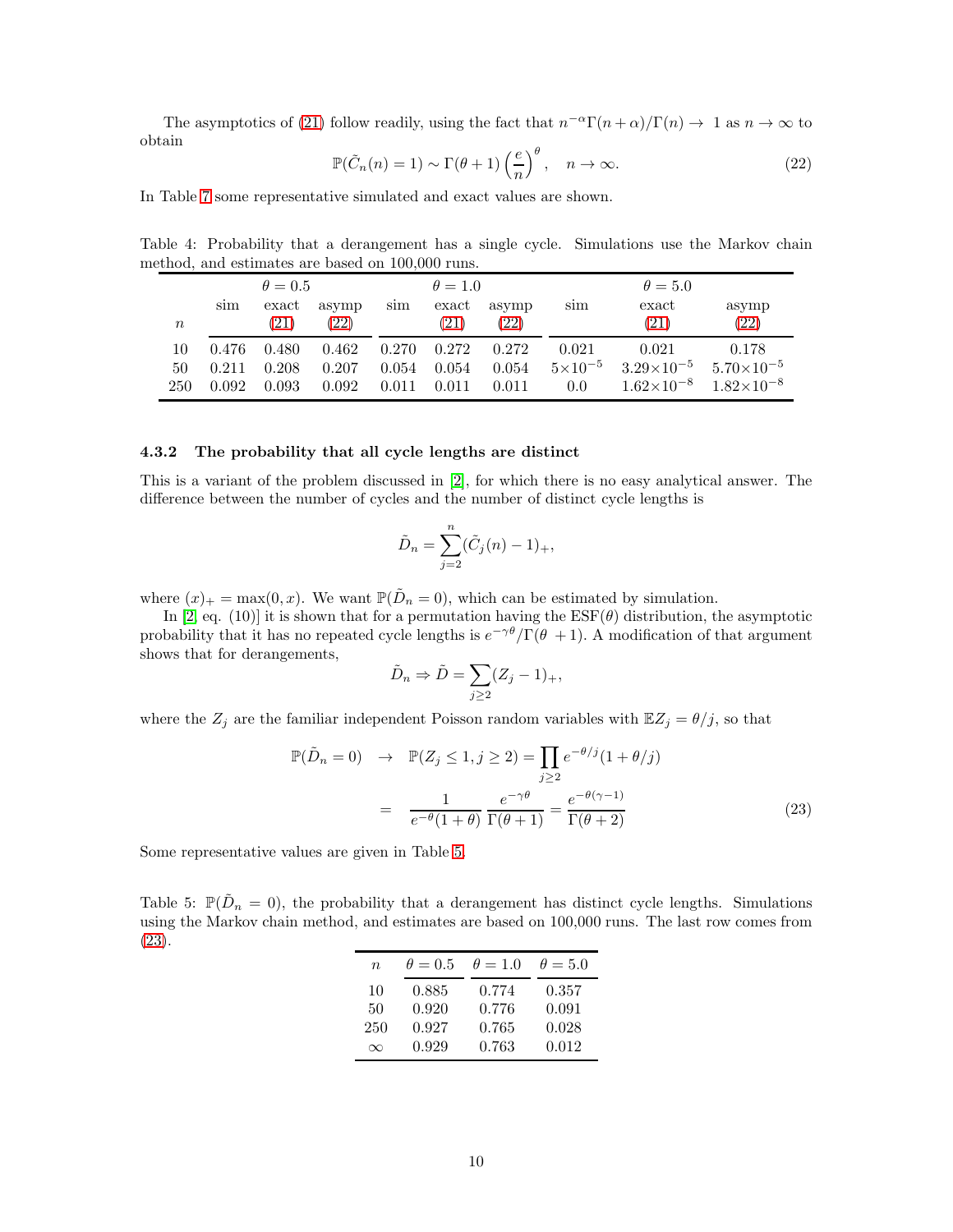#### 4.3.3 The probability that all cycle lengths are even, or odd

The third example is a little more subtle. We want to calculate

$$
\alpha_n = \mathbb{P}\Big(\sum_{j \text{ even}} \tilde{C}_j(n) = 0\Big), \quad \beta_n = \mathbb{P}\Big(\sum_{j \text{ odd}} \tilde{C}_j(n) = 0\Big),\
$$

the probability that a derangement has all odd or all even cycle lengths, respectively. Clearly, if n is odd then  $\beta_n = 0$ . We estimated  $\alpha_n$  and  $\beta_n$  by simulation, and some representative values are given in Table [6.](#page-10-1)

<span id="page-10-1"></span>Table 6: The probability  $\alpha_n$  that a derangement of length n has all odd cycle lengths, and the probability  $\beta_n$  that it has all even cycle lengths. Simulations using the Markov chain method, and estimates are based on 100,000 runs.

|       | $\theta = 0.5$ |           | $\theta = 1.0$ |           |                    | $\theta = 5.0$       |
|-------|----------------|-----------|----------------|-----------|--------------------|----------------------|
| $\,n$ | $\alpha_n$     | $\beta_n$ | $\alpha_n$     | $\beta_n$ | $\alpha_n$         | $\beta_n$            |
| 10    | 0.162          | 0.777     | 0.185          | 0.666     | 0.071              | 0.496                |
| 11    | 0.469          |           | 0.278          |           | 0.062              |                      |
| 50    | 0.173          | 0.513     | 0.105          | 0.306     | 0.004              | 0.033                |
| -51   | 0.261          |           | 0.114          |           | 0.004              |                      |
| 250   | 0.133          | 0.342     | 0.049          | 0.138     | $9 \times 10^{-5}$ | $8.9 \times 10^{-4}$ |
| 251   | 0.160          |           | 0.051          |           | $6\times10^{-5}$   |                      |

#### 4.3.4 The ordered cycle lengths

In Section [3.2](#page-6-0) we discussed briefly the size of the first cycle generated by the Markov chain. In Table [7,](#page-10-0) we compare some properties of the longest cycle length for different values of n and  $\theta$ , and in Table [8](#page-10-2) give some monotonicity properties of the ordered lengths. In the Appendix we provide proofs for some conjectures motivated by the simulation results.

Table 7: Probability  $o_n$  that the largest cycle length is the first, the mean length  $\mathbb{E}A_1(n)$  of the first cycle, and the mean length  $E_1(n)$  of the longest cycle. Simulations use the Markov chain method, and estimates are based on 100,000 runs.

<span id="page-10-0"></span>

|        | $\theta = 0.5$ |                    |                    | $\theta = 1.0$ |        |                                       | $\theta = 5.0$ |                                       |       |
|--------|----------------|--------------------|--------------------|----------------|--------|---------------------------------------|----------------|---------------------------------------|-------|
| $\, n$ | $O_n$          | $\mathbb{E}A_1(n)$ | $\mathbb{E}L_1(n)$ | $o_n$          |        | $\mathbb{E}A_1(n)$ $\mathbb{E}L_1(n)$ | $O_n$          | $\mathbb{E}A_1(n)$ $\mathbb{E}L_1(n)$ |       |
| 10     | 0.847          | 7.64               | 8.16               | 0.766          | 6.45   | 7.17                                  | 0.604          | -3.91                                 | 4.79  |
| 50     | 0.775          | 34.33              | 38.43              | 0.652          | 26.51  | 32.15                                 | -0.356         | 10.78                                 | 16.99 |
| 250    | 0.761          | 167.8              | 190.2              | 0.630          | 126.70 | 157.00                                | 0.311          | 44.27                                 | 76.58 |

<span id="page-10-2"></span>Table 8: Probability that a derangement has weakly decreasing ordered cycle lengths  $(\searrow)$  or weakly increasing ordered cycle lengths  $(\nearrow)$ . Simulations use the Markov chain method, and estimates are based on 100,000 runs.

|        | $\theta = 0.5$ |                                 | $\theta = 1.0$ |  |                                                    | $\theta = 5.0$       |
|--------|----------------|---------------------------------|----------------|--|----------------------------------------------------|----------------------|
| $\, n$ |                |                                 |                |  |                                                    |                      |
| 10.    |                | 0.833 0.646 0.730 0.475         |                |  | 0.486                                              | 0.216                |
| 50     |                | $0.666$ $0.287$ $0.433$ $0.101$ |                |  | 0.023                                              | $3.5 \times 10^{-4}$ |
|        |                |                                 |                |  | $250$ 0.561 0.130 0.257 0.020 $4.2 \times 10^{-4}$ | 0.000                |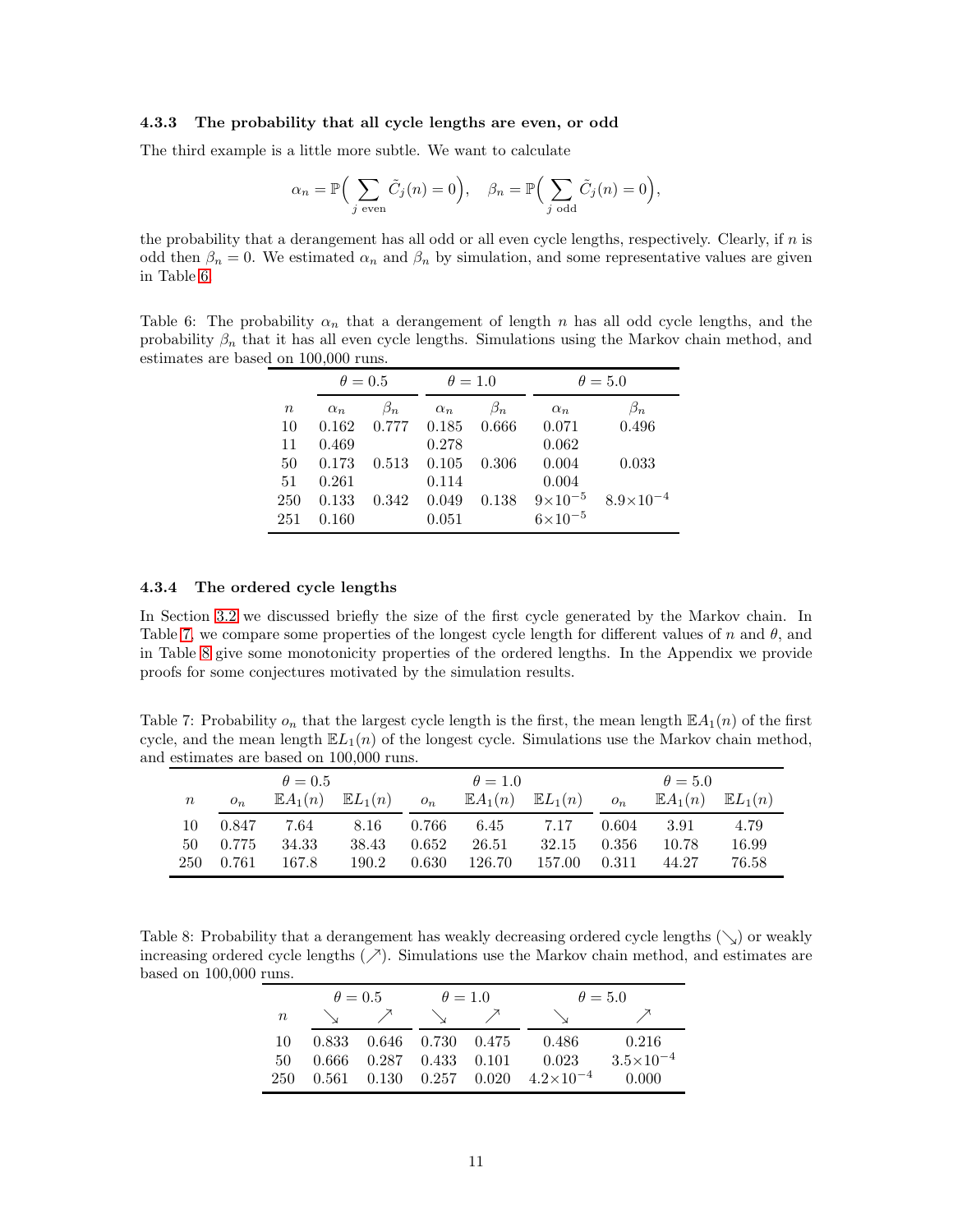## 5 Discussion

Our work was motivated by understanding how the Feller Coupling might be adapted to simulate derangements under the Ewens Sampling Formula with arbitrary parameter  $\theta$ . The result is a  $\{0, 1\}$ -valued non-homogeneous Markov chain  $\eta_{n+1} = 1, \eta_n, \eta_{n-1}, \ldots, \eta_1 = 1$  for which the spacings between the 1s in  $1\eta_n\eta_{n-1}\cdots\eta_1$  produce the ordered cycle sizes of a  $\theta$ -biased derangement of length n. For the uniform case, the method described in [\[14\]](#page-12-2) may also be described as a Markov chain (although it was not in that paper), and its transition matrix reduces to that in [\(19\)](#page-6-1) when  $\theta = 1$ ; it is interesting to note that its construction differs dramatically from ours. The general method is compared to two other rejection-based methods, and shown to behave well.

We have focused here on the behavior of counts of cycle lengths, but the sequence  $\eta_n, \eta_{n-1}, \ldots, \eta_1 =$ 1 may be used to generate the ordered permutation itself by a simple auxiliary randomisation [\[3,](#page-11-2) Chapter 5]: The first cycle starts with the integer 1, integers being chosen uniformly from the available unused integers at each  $\eta_i = 0$ , and closing the growing cycle and starting a new cycle with the smallest available integer at each  $\eta_i = 1$ . Probabilities associated with particular ordered cycle sizes may be computed from the Markov chain, and asymptotic properties of these lengths also follow directly.

Our chain does not generate derangements of size  $n + 1$  from one of size n, a property satisfied by the Feller Coupling (see the discussion after [\(17\)](#page-4-1)). Rather, the chain produces a derangement for a given value of n, and needs to be re-run to generate one of size  $n + 1$ .

Finally, we note that the Markov chain approach may be adapted to deal with other restricted patterns in the cycle lengths, such as requiring all cycles to have length at least l, or no cycles of length two or four.

## <span id="page-11-8"></span>References

- <span id="page-11-10"></span>[1] Akl, S. G. (1980) A new algorithm for generating derangements. *BIT* 20 2–7.
- [2] Arratia, R., Barbour, A., Ewens, W., and Tavaré, S. (2018) Simulating the component counts of combinatorial structures. *Theoretical Population Biology* 122 5–11.
- <span id="page-11-2"></span>[3] Arratia, R., Barbour, A., and Tavaré, S. (2003) *Logarithmic combinatorial structures: a probabilistic approach*. Zuerich, Switzerland: European Mathematical Society Publishing House.
- <span id="page-11-7"></span>[4] Arratia, R., Barbour, A. D., and Tavaré, S. (1992) Poisson process approximations for the Ewens Sampling Formula. *Ann. Appl. Probab.* 2 519–535.
- <span id="page-11-6"></span>[5] Arratia, R. and Tavaré, S. (1992) Limit theorems for combinatorial structures via discrete process approximations. *Rand. Struct. Alg.* 3 321–345.
- <span id="page-11-3"></span><span id="page-11-0"></span>[6] Crane, H. (2016) The ubiquitous Ewens sampling formula. *Statistical Science* 31 1–19.
- <span id="page-11-5"></span>[7] Ewens, W. J. (1972) The sampling theory of selectively neutral alleles. *Theoret. Popn. Biol.* 3 87–112.
- [8] Feller, W. (1968) *An Introduction to Probability Theory and its Applications.*, volume 1. New York: Wiley, third edition.
- <span id="page-11-4"></span>[9] Goncharov, V. L. (1944) Some facts from combinatorics. *Izvestia Akad. Nauk. SSSR, Ser. Mat.* 8 3–48. See also: On the field of combinatory analysis. *Translations of the American Mathematical Society* 19, 1-46.
- <span id="page-11-1"></span>[10] Johnson, N. S., Kotz, S., and Balakrishnan, N. (1997) *Discrete Multivariate Distributions*. New York: Wiley.
- <span id="page-11-9"></span>[11] Martinez, C., Panholzer, A., and Prodinger, H. (2008) Generating random derangements. In *ANALCO '08: Proceedings of the Meeting on Analytic Algorithmics and Combinatorics* (pp. 234– 240).: SIAM.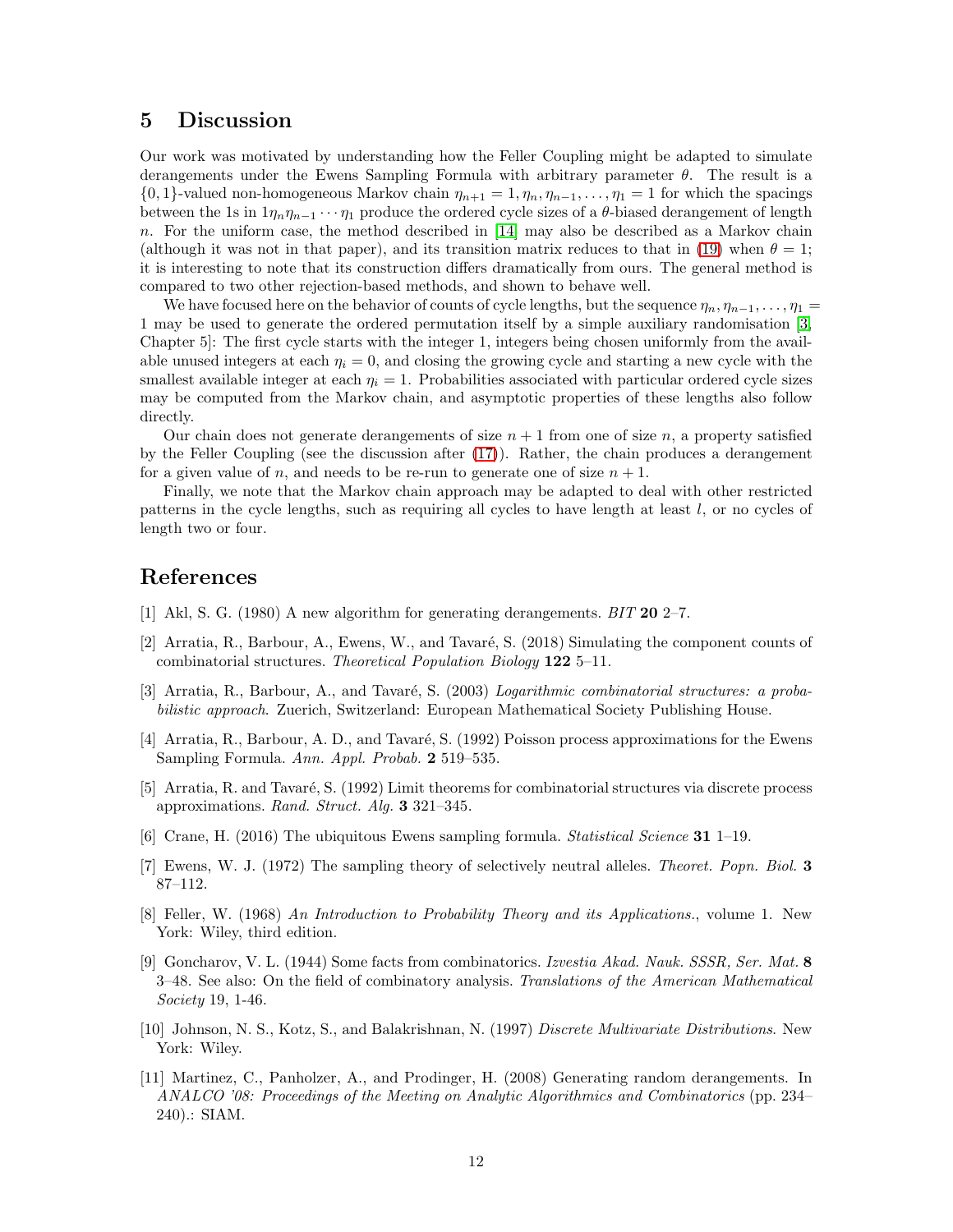- <span id="page-12-3"></span>[12] Mendonça, J. R. G. (2020) Efficient generation of random derangements with the expected distribution of cycle lengths. *arXiv* arXiv: 1809.04571.
- <span id="page-12-1"></span>[13] Merlini, D., Sprugnoli, R., and Verri, M. C. (2007) An analysis of a simple algorithm for random derangements. In *Proceedings of the 10th Italian Conference on Theoretical Computer Science* (pp. 139–150).: World Scientific.
- <span id="page-12-2"></span>[14] Mikawa, K. and Tanaka, K. (2017) Linear-time encoding of uniform random derangements encoded in cycle notation. *Discrete Applied Mathematics* 217 722–728.
- <span id="page-12-0"></span>[15] OEIS Foundation Inc. (2020) *The On-Line Encyclopedia of Integer Sequences*. http://oeis.org.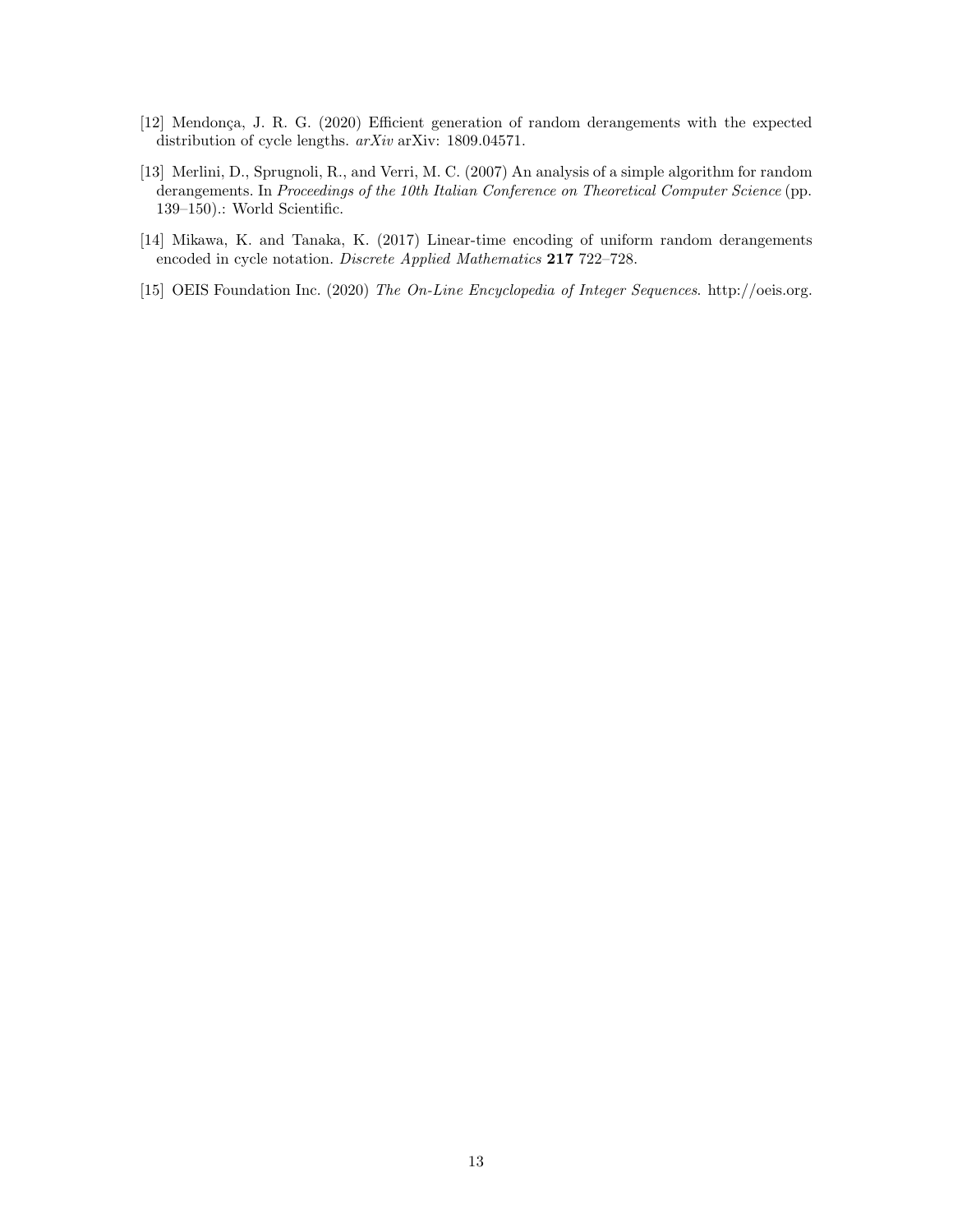### A Monotonicity proofs

This appendix provides analytical proofs for some of what has been observed in the simulation studies described in Section [4.3.](#page-8-5) More precisely, we prove  $\alpha_n < \beta_n$  for  $n = 2b$ , and show that the probability of having  $A_1(n) \geq A_2(n) \geq \ldots \geq A_{\tilde{K}_n}(n)$  is strictly greater than the probability of  $A_1(n) \le A_2(n) \le \ldots \le A_{\tilde{K}_n}(n)$  for  $n \ge 5$ .

For  $i = 4, \ldots, n-1$ , the shift operator, denoted by  $S_i^{(n)} : \Delta_n \longrightarrow \Delta_n$ , is defined as follows. For any  $r = (r_n, r_{n-1}, \ldots, r_1) \in \Delta_n$  with  $r_i = 1$  and  $r_{i-2} = 0$ ,

$$
S_i^{(n)}(r) = S_i(r) = (r_n, \ldots, r_{i+1}, 0, 1, 0, r_{i-3}, \ldots, r_1).
$$

Let  $S_i^{(n)} = S_i(r) = r$  for any other  $r \in \Delta_n$ . In other words,  $S_i$  shifts 1 at position i of r to position  $i-1$ , provided to not have a 1 at position  $i-2$ . Let  $Y^{(n)} = (Y^{(n)}_{n+1} = 1, Y^{(n)}_n, Y^{(n)}_{n-1}, \ldots, Y^{(n)}_1)$  be a {0, 1}−valued Markov chain with transition probability matrix

$$
\left( \begin{array}{c} \mathbb{P}(Y_i^{(n)}=0\mid Y_{i+1}^{(n)}=0) & \mathbb{P}(Y_i^{(n)}=1\mid Y_{i+1}^{(n)}=0) \\ \mathbb{P}(Y_i^{(n)}=0\mid Y_{i+1}^{(n)}=1) & \mathbb{P}(Y_i^{(n)}=1\mid Y_{i+1}^{(n)}=1) \end{array} \right) = \left( \begin{array}{cc} p_i & q_i \\ 1 & 0 \end{array} \right),
$$

where  $q_i = 1 - p_i$ , for  $i = 3, ..., n$ , and  $Y_2^{(n)} = 0, Y_1^{(n)} = 1$ .

<span id="page-13-2"></span>Lemma 1. *For*  $4 \le i \le n-1$ , *let*  $r = (r_n, \ldots, r_1) \in \Delta_n$  *with*  $r_i = 1$  *and*  $r_{i-2} = 0$ . *Then*  $\mathbb{P}(Y = S_i(r)) > \mathbb{P}(Y = r)$  *if and only if*  $p_i q_{i-1}/p_{i-2} q_i > 1$ *.* 

From now on, we suppose for the chain Y, we have  $p_iq_{i-1}/p_{i-2}q_i > 1$  for any  $4 \leq i \leq n-1$ . Then it is not hard to see that for  $n \geq 2k$ , conditioned on having exactly k cycles (i.e.  $k + 1$  1's in  $Y^{(n)}$ ), the most likely outcome of  $Y^{(n)}$  is  $10^{n-2k+1}1(01)^{k-1}$  and the one with the minimum chance of happening is  $1(01)^{k-1}0^{n-2k+1}1$ .

For  $r = (r_n, r_{n-1}, \ldots, r_1) \in \Delta_n$ , denote by |r| the number of 1s in r or the number of indices i for which  $r_i = 1$ , and let  $\sigma_1(r)$  be the biggest  $i < n + 1$  for which  $r_i = 1$ . Then by induction, for  $j = 2, \ldots, |r|$ , let  $\sigma_i(r)$  be the biggest index  $i < \sigma_{i-1}(r)$  such that  $r_i = 1$ . For convenience let  $\sigma_0(r) = n + 1$  and note that  $\sigma_{|r|}(r) = 1$  always.

<span id="page-13-0"></span>**Lemma 2.** *Let*  $4 \le i \le n - 1$  *and*  $r = (r_n, r_{n-1}, \ldots, r_1) \in \Delta_n$  *such that*  $r_i = 1$  *and*  $r_{i-2} = 0$ *. Then* 

$$
\mathbb{P}(\eta = S_i(r)) > \mathbb{P}(\eta = r).
$$

*Proof.*

$$
\frac{\mathbb{P}(\eta = S_i(r))}{\mathbb{P}(\eta = r)} = \frac{\mathbb{P}(\eta_i = 0 \mid \eta_{i+1} = 0)\mathbb{P}(\eta_{i-1} = 1 \mid \eta_i = 0)}{\mathbb{P}(\eta_{i-2} = 0 \mid \eta_{i-1} = 0)\mathbb{P}(\eta_i = 1 \mid \eta_{i+1} = 0)}
$$
\n
$$
= \frac{\frac{1}{\theta + i - 2} \cdot \frac{\lambda_i(\theta)}{\lambda_{i-1}(\theta) + \frac{\lambda_i}{\theta + i - 2} \lambda_{i-2}(\theta)}}{\frac{1}{\theta + i - 1} \cdot \frac{\lambda_{i-1}(\theta)}{\lambda_{i-2}(\theta) + \frac{\theta}{\theta + i - 3} \lambda_{i-3}(\theta)}}
$$
\n
$$
= \frac{\frac{1}{\theta + i - 2} \cdot \frac{i - 1}{\theta + i - 1}}{\frac{1}{\theta + i - 1} \cdot \frac{i - 2}{\theta + i - 2}}
$$
\n
$$
= \frac{i - 1}{i - 2} > 1.
$$
\n(24)

<span id="page-13-1"></span>since  $\lambda_i(\theta) = \frac{i-1}{\theta+i-1} \left( \lambda_{i-1}(\theta) + \frac{\theta}{\theta+i-2} \lambda_{i-2}(\theta) \right)$ , for  $i \geq 3$ .

Remark 2. *Note that we could easily use the conditional relation between* η *and* ξ *to prove Lemma [2.](#page-13-0) Namely, for*  $r \in \Delta_n$  *with*  $r_i = 1$ ,  $r_{i-2} = 0$ , the left hand side of Equality [\(24\)](#page-13-1) is equal to

$$
\frac{\mathbb{P}(\xi = S_i(r))}{\mathbb{P}(\xi = r)} = \frac{\mathbb{P}(\xi_i = 0)\mathbb{P}(\xi_{i-1} = 1)}{\mathbb{P}(\xi_i = 1)\mathbb{P}(\xi_{i-1} = 0)} = \frac{i-1}{i-2}.
$$

 $\Box$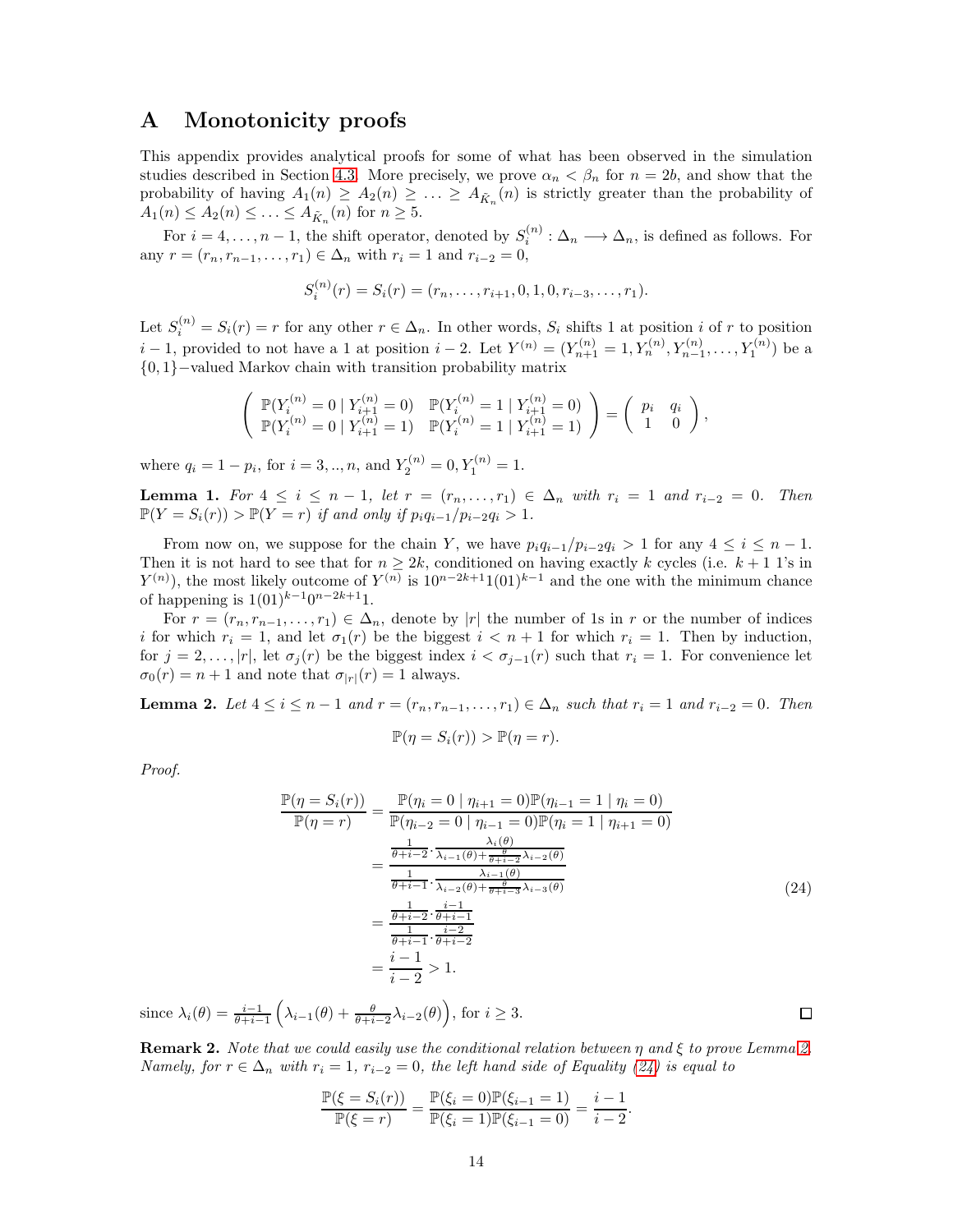Using multiple shifting or directly from the conditional relation of  $\xi$  and  $\eta$ , it is trivial to conclude the following proposition.

<span id="page-14-0"></span>**Proposition 1.** Let  $r, r' \in \Delta_n$  with  $|r| = |r'| = b$ . Then

$$
\frac{\mathbb{P}(\eta = r)}{\mathbb{P}(\eta = r')} = \frac{\mathbb{P}(\xi = r)}{\mathbb{P}(\xi = r')} = \prod_{j=1}^{b-1} \frac{\sigma_j(r') - 1}{\sigma_j(r) - 1}
$$

Note that the proportion in the statement of Proposition [1](#page-14-0) does not depend on  $\theta$ .

We say a sequence  $r = (r_n, \ldots, r_1) \in \Delta_n$  is even if for any  $i = 1, \ldots, |r|$ ,  $\sigma_{i-1}(r) - \sigma_i(r)$  is even. Similarly, r is odd if for any  $i = 1, \ldots, |r|$ ,  $\sigma_{i-1}(r) - \sigma_i(r)$  is odd. In other words, the length of all cycles in an even (odd, respectively) sequence is even (odd, respectively). We denote by  $\mathcal{E}_n$  and  $\mathcal{O}_n$ the set of all even elements and odd elements of  $\Delta_n$ , respectively. Also, let

$$
\mathcal{E}'_n = \{r \in \mathcal{E}_n : \exists i = 0, \ldots, \lfloor (|r| - 1)/2 \rfloor \text{ s.t. } \sigma_{2i}(r) - \sigma_{2i+1}(r) = 2 \}.
$$

This means that for a sequence  $r \in \mathcal{E}'_n$ , the 2i + 1-st spacing between 1s (i.e. 2i + 1-st cycle) in r, for at least one i in  $\{1, \ldots, \lfloor (|r|-1)/2 \rfloor \}$  has length 2. Let  $n = 2b$ , and for  $k \leq b$  denote

$$
\mathcal{E}_{n,k} = \{r \in \mathcal{E}_n : |r| = k\}
$$
  

$$
\mathcal{E}'_{n,k} = \{r \in \mathcal{E}'_n : |r| = k\}
$$
  

$$
\mathcal{O}_{n,k} = \{r \in \mathcal{O}_n : |r| = k\}
$$

For  $l \leq \lfloor b/2 \rfloor$ , the shift mapping provides a one-one correspondence between  $\mathcal{E}_{n,2l} \setminus \mathcal{E}'_{n,2l}$  and  $\mathcal{O}_{n,2l}$ . More precisely, by shifting 1s at positions  $\sigma_{2i+1}(r)$  of  $r \in \mathcal{O}_{n,2l}$ , for  $i = 0, 1, \ldots, l-1$ , to their right we get an element  $r' \in \mathcal{E}_{n,2l} \setminus \mathcal{E}'_{n,2l}$ , and by shifting 1s at position  $\sigma_{2i+1}(r')$  of  $r' \in \mathcal{E}_{n,2l} \setminus \mathcal{E}'_{n,2l}$ , for  $i = 0, 1, 2, \ldots, l - 1$ , to their left we get r. In other words,

$$
r' = S_{\sigma_{2l-1}(r)} \circ \cdots \circ S_{\sigma_3(r)} \circ S_{\sigma_1(r)}(r).
$$

For example [1](#page-13-2)00100100100001  $\in \mathcal{O}_{14,4}$  is mapped into 100010100010001  $\in \mathcal{E}_{14,4} \setminus \mathcal{E}'_{14,4}$ . Lemma 1 implies  $\mathbb{P}(Y^{(n)} = r') > \mathbb{P}(Y^{(n)} = r)$ . On the other hand,  $\mathcal{O}_{n,2l+1}$  is empty for  $l \in \mathbb{Z}_+$ . This leads us to  $\mathbb{P}(Y^{(n)} \in \mathcal{E}_n) > \mathbb{P}(Y^{(n)} \in \mathcal{O}_n)$ , for  $n = 2b$ .

In particular,  $\beta_n = \mathbb{P}(\eta \in \mathcal{E}_n) > \alpha_n = \mathbb{P}(\eta \in \mathcal{O}_n)$ . In fact, we can say more about the relation of  $\beta_n$  and  $\alpha_n$ .

**Theorem 2.** Let  $n = 2b$ . Then  $\mathbb{P}(Y^{(n)} \in \mathcal{E}_n) > \mathbb{P}(Y^{(n)} \in \mathcal{O}_n)$ . Furthermore, letting  $u_n$  be the *number of* 1*s in*  $Y_n^{(n)}, \ldots, Y_1^{(n)}$ ,

$$
\mathbb{P}(Y^{(n)} \in \mathcal{E}_n) - \mathbb{P}(Y^{(n)} \in \mathcal{E}'_n, u_n \text{ is even}) - \mathbb{P}(Y^{(n)} \in \mathcal{E}_n, u_n \text{ is odd}) = \sum_{r \in \mathcal{O}_n} \varphi(r) \mathbb{P}(Y^{(n)} = r),
$$

*where*

$$
\varphi(r) = \prod_{i=0}^{\lfloor \frac{|r|}{2} \rfloor - 1} \frac{p_{\sigma_{2i+1}(r)} q_{\sigma_{2i+1}(r)-1}}{q_{\sigma_{2i+1}(r)} p_{\sigma_{2i+1}(r)-2}} > 1.
$$

*Proof.* From the discussion above and Lemma [1](#page-13-2) for  $l \leq \lfloor b/2 \rfloor$ ,  $r \in \mathcal{O}_{n,2l}$ ,  $r' = S_{\sigma_{2l-1}(r)} \circ \cdots \circ S_{\sigma_3(r)} \circ$  $S_{\sigma_1(r)}(r),$ 

$$
\varphi(r) = \frac{\mathbb{P}(Y^{(n)} = r')}{\mathbb{P}(Y^{(n)} = r)} = \prod_{i=0}^{\lfloor \frac{|r_i|}{2} \rfloor - 1} \frac{p_{\sigma_{2i+1}(r)} q_{\sigma_{2i+1}(r)-1}}{q_{\sigma_{2i+1}(r)} p_{\sigma_{2i+1}(r)-2}} > 1.
$$

Therefore,

$$
\mathbb{P}(Y^{(n)} \in \mathcal{E}_{n,2l} \setminus \mathcal{E}'_{n,2l}) = \sum_{r \in \mathcal{O}_{n,2l}} \varphi(r) \mathbb{P}(Y^{(n)} = r).
$$

Noting that  $\mathcal{O}_{n,2l+1}$  is empty for  $l \in \mathbb{Z}_+$ , and summing two sides of the above equation over  $l \leq \lfloor b/2 \rfloor$  $\Box$ finishes the proof.